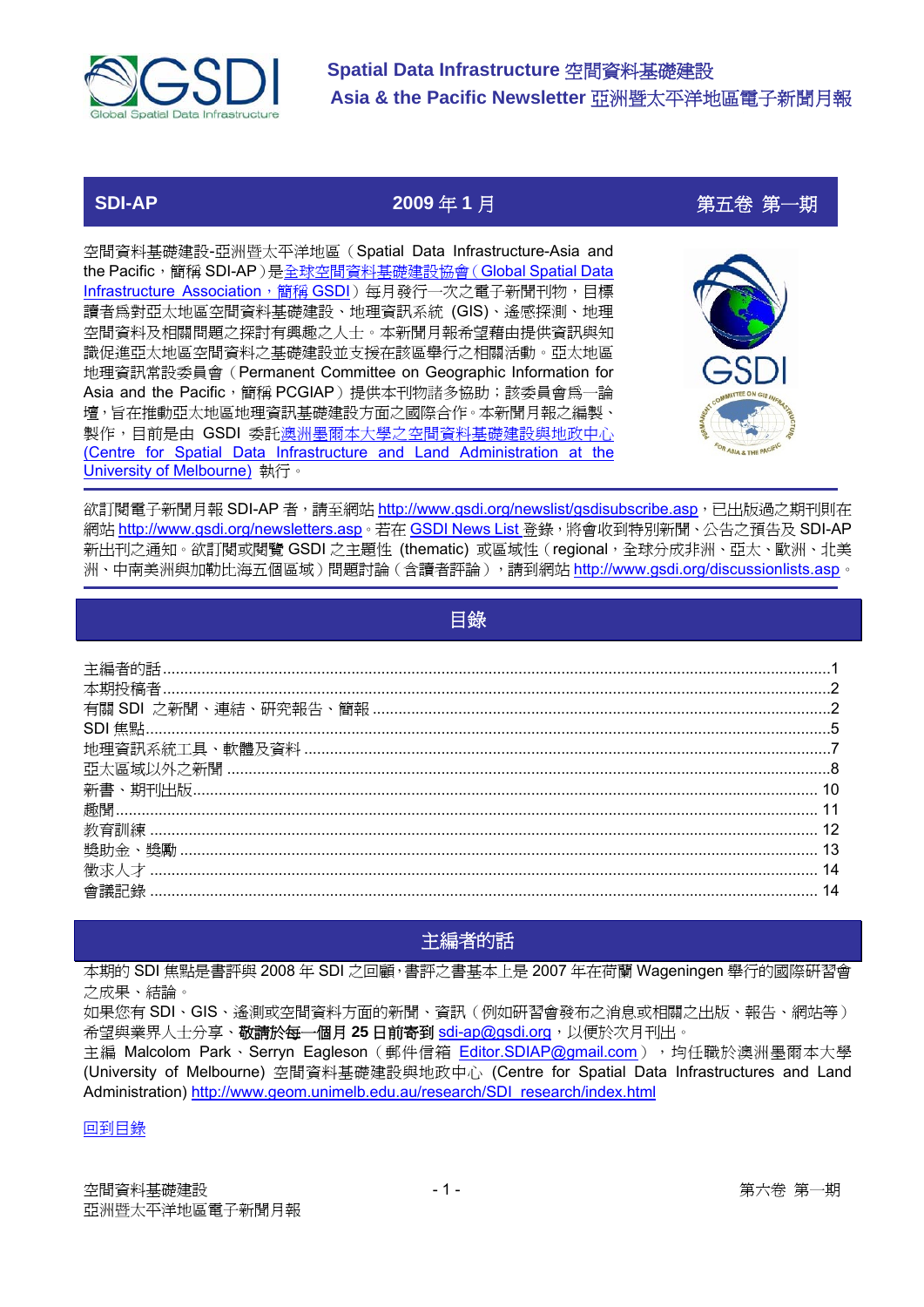

# 本期投稿者

感謝以下個人、組織對本刊物本期的貢獻:Paul Box 提供新聞資料與建議;Kate Lance 提供新聞資料;台灣內 政部沈金祥、黃旭初共同譯成中文;GIS Development 與 Asia Surveying Mapping Magazine 的 Shivani Lal 提供 資料。

# 回到目錄

# 有關 **SDI** 之新聞、連結、研究報告、簡報

# 第二次國際太空衛星技術推展會議 **(2nd International Conference on Advances in Space Technologies, ICAST- 2008)**

該國際會議於 11 月 29~30 日在巴基斯坦首都伊斯蘭馬巴德 (Islamabad) 舉行,由下列 4 個機構共同主辦:巴基 斯坦國立科技大學 (National University of Sciences & Technology) 地理資訊系統研究所 (Institute of Geographical Information System);國際電機電子工程師學會 (Institute of Electricaland Electronics Engineers, IEEE) 伊斯蘭馬巴德支會;IEEE/AESS(航太與電子系統學會)伊斯蘭馬巴德分會;IEEE/GRSS(地球科學與遙 測學會)伊斯蘭馬巴德分會。該會議 2008 年的主題是"運用太空科技造福人類"(**Space in the Service of Mankind**),因此會議主要討論太空衛星技術的各種應用。參加該會議的人士包括太空科學家、研究人員、決策官 員,國際應用系統分析學會(International Institute for Applied Systems Analysis, IIASA, 總部在維也納)的國家 級機構會員 (National Member Organizations, NMOs, 例如巴基斯坦測繪局 Survey of Pakistan)之高層代表。 該會議也邀請包括遙測、太空科技、GIS、資訊技術的各科技領域的學生,旨在教育他們太空科技的應用潛力以及 鼓勵他們日後發展服務人類的太空科技。該會議詳情 http://icast2008.com/(消息來源:Asmat Ali, Survey of Pakistan)

# 確保有空間資料可用 **(Ensuring that Spatial Data Can't Hide)**

此為針對公用事業(水、電、瓦斯等之供給)產業營運需要,說明空間資料之應用價值的白皮書。該白皮書重點在 於公用事業經營公司面對之挑戰、資訊網如何幫助這些公司、空間資訊扮演之角色、公共事業公司應作那些改善、 這些公司對運用空間資料之建議。(消息來源:Energy Insights, Sponsored by: Microsoft http://download.microsoft.com/download/1/5/E/15E04B02-52AC-4764-ABB2-5E05C387A227/EnablingSmartGri d.pdf)

# 澳洲全國性海岸資料網站

澳洲負責全國海岸地區地球科學資訊的國家研究機構 Geoscience Australia

於 2008年8月推出線上資料庫與資訊系統網站平台 OzCoasts ( http://www.ozcoasts.org.au/ ), 旨在改善自然資 源管理以及澳洲海岸地區、海岸環境、河流入海口的保育。

澳洲全國共有 100 多位科學家、資源經理人員投入該網站平台的設計,這些專家來自 50 多個機構,包括政府單位、 大學、全國河川海口組織 (National Estuaries Network)。該網站每個月的訪客總數約 15,000, 來源地國家超過 138 個,瀏覽的網頁總計 52,000。該網站的地圖、影像、報告、資料可下載,供研究海岸、河川出海口之研究、監測、 管理。(消息來源: GeoScience, Australia http://www.ga.gov.au/ausgeonews/ausgeonews200809/ozcoast.jsp)

# 印度部分人士呼籲政府禁止 **Google earth** 服務

印度前任總統Abdul Kalam兩年前曾對Google earth提供印度境內敏感設施之影像可能傷害印度國家安全表示關 切。因此,Google與印度政府妥協,軍事基地、科學設施等敏感地點之影像較正常影像模糊,解析度低或甚至有 扭曲情形,但印度媒體很少報導這些。然而,今年11月26日孟買 (Mumbai) 發生恐怖攻擊事件後,孟買當地人士 Amit Karkhanis以國家安全爲由,請求孟買高等政府完全禁止Google、Wikimapia與類似網站之營運。該名人士於 12月上旬向該法院提出"傷害公共利益控告"(public interest litigation),理由是Google等這些網站提供使用者詳細的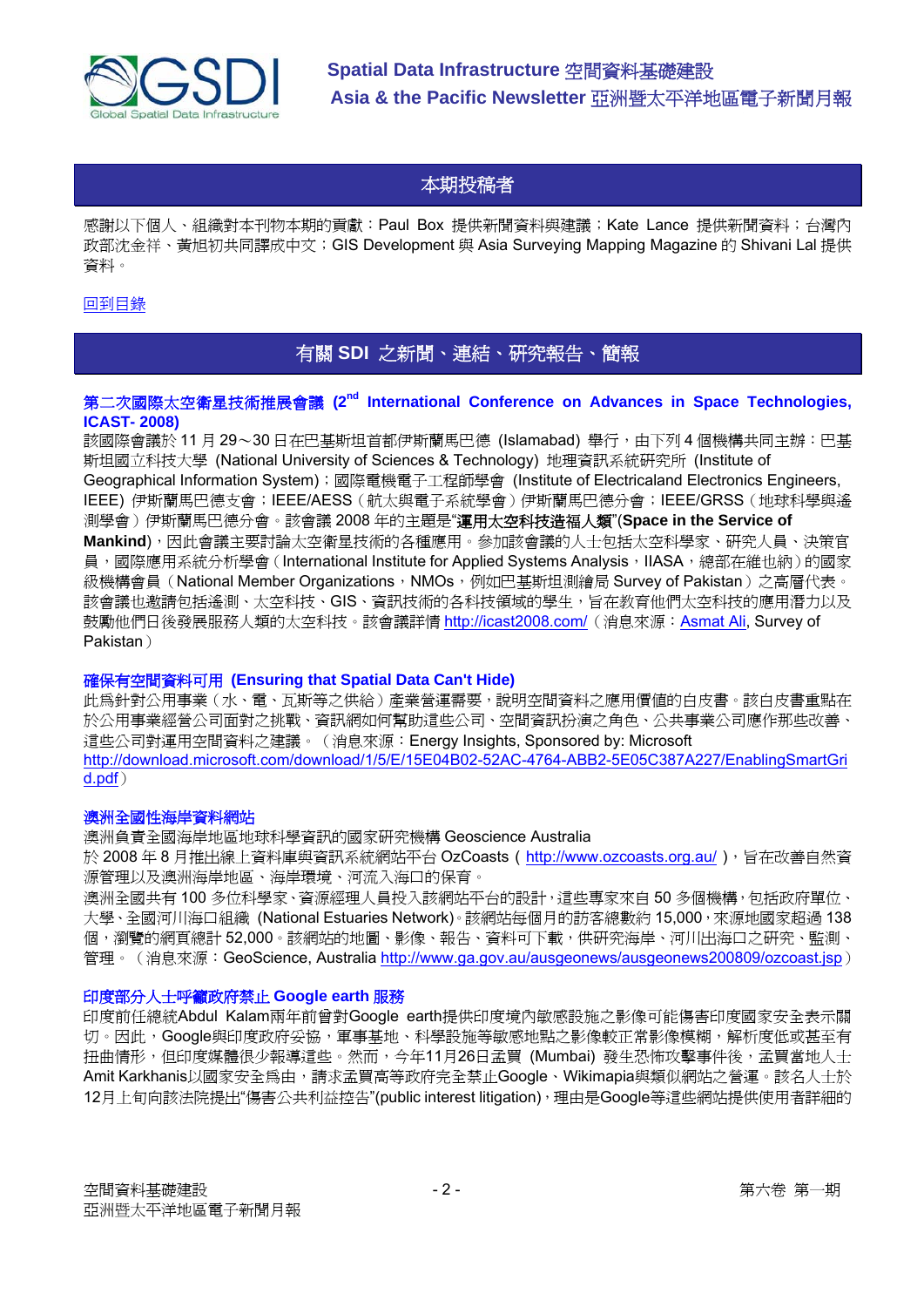

資料、照片以及非常精確的導航座標。(消息來源: Times of India http://timesofindia.indiatimes.com < http://tinyurl.com/5uvqz9 >

, GIS Development http://www.gisdevelopment.net/news/viewn.asp?id=GIS:N\_jyernzakqg SEE ALSO Asia Surveying & Mapping http://www.asmmag.com/news/will-india-ban-google- 和 http://www.asmmag.com/news/ban-google-earth-a-lesson-from-mumbai)

#### 相關新聞:印度測繪海岸地圖以強化安全警戒

鑑於 2008 年 11 月下旬發生於孟買之恐怖攻擊來自海上,印度政府已著手測繪海岸地區地圖並考慮對漁民及其它 海上工作者實施識別證管制。印度政府並評估海岸地區之安全維護與監視能力,並增加海岸巡邏艦、艇以強化該國 7500 公里海岸線的安全警戒。(消息來源:V1 Newsletter http://vector1media.com/spatialsustain/?p=1703)

# 相關新聞:恐怖份子(以及反恐怖人員)之資料

資料顯示,孟買事件之恐怖份子比佈署於遭攻擊之兩個五星級旅館─ the Taj 與 the Oberoi ─內部之印度安全部隊 人員更瞭解兩個旅館之細節,因而喚起一個建議,即建立建築內部細節的高解析度 3D 資料庫。(資料來源:*Asian Surveying & Mapping* http://www.asmmag.com/news/terrorist-and-anti-terrorist-data)

# 西澳大利亞之 **Landgate** 推出碳會計工具

澳洲西澳大利亞州"土地資訊局" (Land Information Authority, 通稱為Landgate) 正開發線上"碳會計"(Carbon Accounting) 軟體工具的初版,該軟體將用於森林地區碳吸收之記帳。(消息來源: http://www.geoconnexion.com/geo\_news\_article/Landgate-innovative-tools-for-carbon-accounting-/4766)

#### 海盜出沒地圖

過去數週有很多相關於海盜事件的新聞報導,而且很多人知道實際發生事件比已報導者 還多。國際商業會 (International Chamber of Commerce, ICC) 的 "商業犯罪處理" (ICC Commercial Crime Service) 根據其下轄之 "國際海事局" (International Maritime Bureau) 所蒐集的海盜事件資料,已繪製一幅海盜出沒地圖 (map)。該圖展示 2008 年 迄今的海盜劫船報案,其中最顯著的事件是一艘化學運輸船於今年元月在莫三比克



(Mozambique,非洲東部之國家)海岸外遭劫。(消息來源:Directions Magazine 2008 年12月5日出版,另外

http://apb.directionsmag.com/archives/5119-Video-UNOSAT-Maps-Chronicle-Somali-Pirate-Attacksin-Gulf-of-A den.html)

# 印度州擬用遙測監視乾旱

印度Haryana州(在該國西北部)政府的一位發言人指出,他們正規劃運用遙測衛星監測該州境內的乾旱情形。(消 息來源:Samaylive.com http://www.samaylive.com/ and *GIS Development*  http://www.gisdevelopment.net/news/viewn.asp?id=GIS:N\_pzarbwsqiu&Ezine=dec1508&section=News)

# **Spatial Data Audits: Maximizing Value and Minimizing Risk Associated With Your Spatial Data Assets**(空 間資料稽查:使您的空間資料達成最大的資產價值並使潛在風險降至最低)

這是登於期刊上的一篇專文,作者是 Kevin Pomfret。您的公司需要稽查空間資料庫嗎?該文闡述何謂稽查、那些 使用者必須稽查其空間資料、為何要稽查。空間資料可以成為公司的資產與營收來源,但也可能變成潛在之負債或 負擔,乃因與空間資料有關之一些特殊的法律與政策問題-例如資料品質、資料所有權 (版權)、盜用資料、國 家安全管制。(消息來源:*Directions Magazine*, 2008 年 12 月 16 日)

# **Sustainability: Designing a Better World**(永續發展:設計更好的世界)

這是一篇文章的標題,作者是 Angus Stocking。當討論世界各地迫切需要做永續發展的規劃時,隨便即可舉發出 令人心驚膽跳的統計資料作數字佐證。例如,全世界 60 億人口中有約有 11 億沒有乾淨的水可以喝,有 26 億人沒 有完善的衛生設施,有 30 億人住在每日平均所得 2 美元以下的開發中國家。顯然,如果要讓地球維持人類社會的 永續發展,必須立即採取行動,遑論讓全世界的人瞭解已開發國家所享有的生活品質。 (消息來源:V1 Newsletter)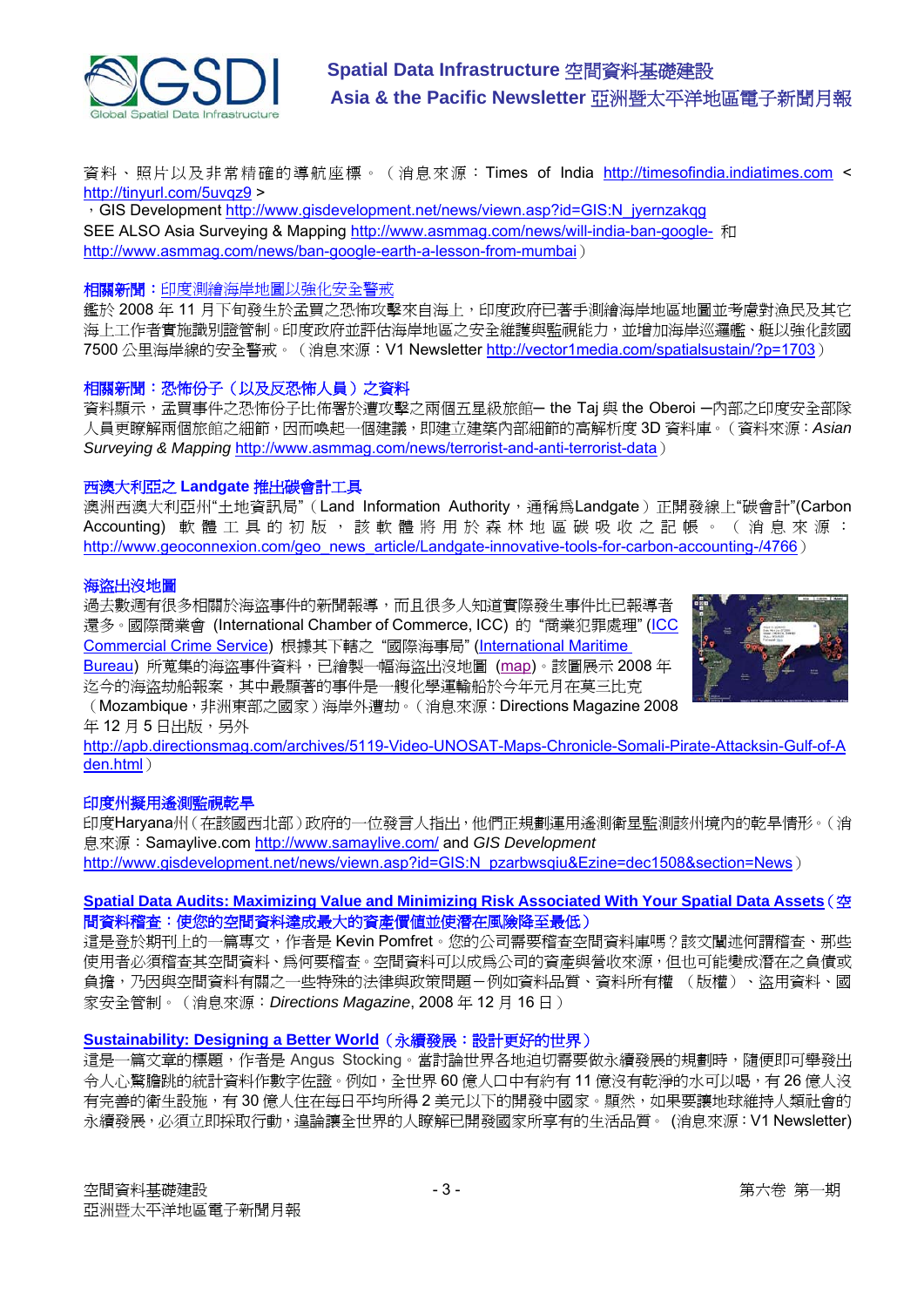

# 南亞洪水預測之發展-運用衛星估計降雨量

為期5天的 "興都庫什-喜馬拉雅地區運用衛星估計降雨量技術之應用" (*Application of Satellite Rainfall Estimation in the Hindu Kush-Himalayan*【*HKH*】*Region)* 研習會於2008年12月15~19日在尼泊爾 (Nepal) 首都 加德滿都 (Kathmandu) 舉行。研習會參加者為阿富汗、孟加拉、不丹、中國、印度、緬甸、尼泊爾、巴基斯坦之 國家水文、氣象單位與學術機構的專家以及來自美國國家海洋與大氣署 (NOAA)、美國地質調查所 (USGS)與日本 的專家。該研習會的目的是將 "衛星降雨量估計技術" (Satellite Rainfall Estimation, SRE) 應用到前述HKH地區之 國家。該研習會利用先進的衛星遙測技術估計降雨量,將在洪水預測與乾旱監視技術發展上立下新的里程碑。目前, 喜馬拉雅山脈地區絕大部分交通不方便,因此地面監視站與相關的設施很少,致降雨量的量測數據很有限。但是, 該地區之降雨量是下游的亞洲南部區域洪水的主要來源。

該研習會由美國國際開發署 (USAID) 的 "國外災難援救處" (Office of U.S. Foreign Disaster Assistance, OFDA) 資助,為HKH地區SRE應用計畫第二期(2008年12月至2010年6月)之一部份。

預測洪水與乾旱和以及降低其災害必須借助降雨量的準確估計。以往,一個地區降雨量的估計方法主要是利用該地 區內的水文氣象站(hydro-meteorological)所蒐集的降雨量資料以內插法 (interpolation) 推估;水文氣象站愈密 集,則降雨量的估計值愈準確。但在山區,水文氣象站少而且分布稀疏,因此推估之降雨量數據不足以用於預測洪 水。SRE 應用計畫利用衛星觀測數據,可協助 HKH 地區的國家建立精確估計降雨量的技術能力並應用這些技術。 希望 SRE 之應用能夠達到及時、準確的洪水預測,俾發揮預警作用,將洪水在南亞區域造成的人命、財物損失降 至最低。(消息來源:Kate Lance and The International Centre for Integrated Mountain Development 國際山區 綜合開發中心,ICIMOD**http://www.icimod.org/?page=296**)

#### **APRSAF** 計劃利用衛星評估氣候變化影響

亞洲太平洋區域太空機構論壇 (Asia-Pacific Regional Space Agency Forum, APRSAF) 第15次年會於2008年12 月9~12日在越南河內市附近之觀光地點下龍灣 (Ha Long Bay) 舉行,與會的亞太國家太空科技機構決定發展一 個平台以開發環境監測原型系統。該計畫稱為 "太空(衛星遙測)科技應用於環境" (Space Application for Environment, SAFE),主要是評估氣候變化對亞太區域之影響。(消息來源:*Asian Surveying & Mapping*  http://www.asmmag.com/news/asia-s-space-initiatives-for-climate-change)

#### 中國新疆政府有意採用澳洲之土地資訊系統

中國新疆維吾爾自治區政府的一個代表團訪澳洲,討論北方領土州(Northern Territory,澳洲之一州)政府開發的 "整合型土地資訊系統" (Integrated Land Information System) 之商業使用。維吾爾自治區政府正進行農村土地所 有權改革,對該土地資訊系統很有興趣。(消息來源:*Asian Surveying & Mapping*  http://www.asmmag.com/news/xinjiang-considers-australian-landinformation-System)

#### 日本 **JAXA** 加入聯合國世界遺產計畫

日本宇宙航空研究開發機構 (Japan Aerospace Exploration Agency, JAXA) 已加入聯合國教育、科學、文化組織 (UNESCO) 負責執行的"世界遺產"計畫,將運用其"陸域觀測技術衛星" (Advanced Land Observing Satellite, ,ALOS) 協助世界自然、文化遺址之研究與監護。JAXA所加入之計畫有50多個成員機構,其中25個為太 空機構。(消息來源:*Asian Surveying & Mapping*  http://www.asmmag.com/news/jaxa-joins-unesco-open-initiative)

#### 偵測未爆地雷之新技術

如何偵測出未爆地雷或埋於地下之未爆砲彈的精確位置已是一個重要問題。由美國、澳洲專家組成的一個小組正在 開發一套整合多個感測器的偵測系統,據稱偵測的準確性很高,是目前最先進的技術。(消息來源:*Asian Surveying & Mapping* http://www.asmmag.com/features/new-technology-for-detecting-landmines)

#### 紐西蘭進行迄今最大規模之海岸製圖測量

紐西蘭 "國家水域與大氣研究所" (National Institute of Water and Atmospheric Research,

 $-NIMA$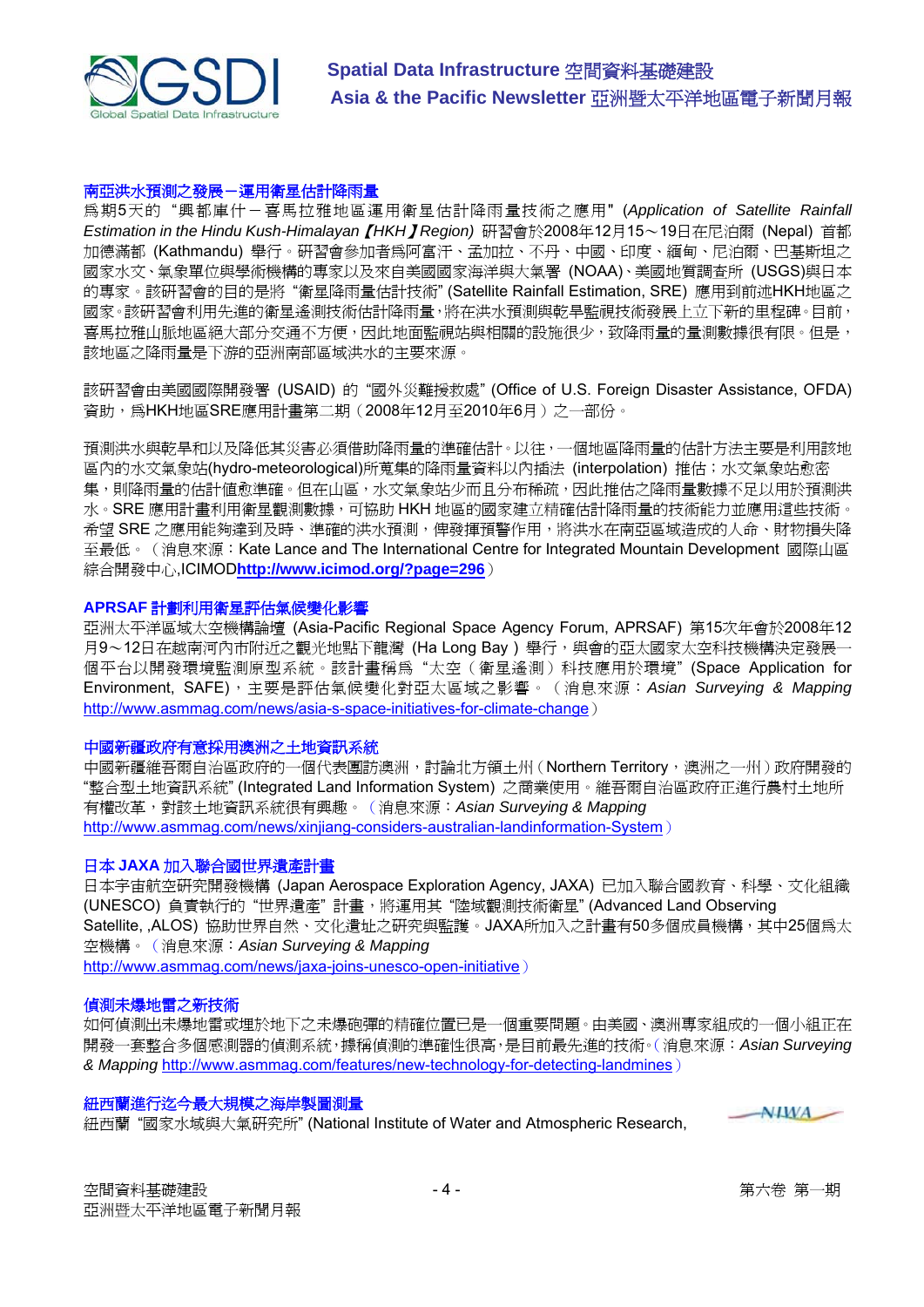

NIWA) 的三艘研究船於 2008 年 10 與 11 月測繪 Bay of Islands (位於該國北島北部之灣)與北島東岸的海床,係 紐西蘭迄今最大規模的海岸地區水域製圖量測,範圍涵蓋北島海岸 3,500 多公里的海床。測量內容包括海底礁 岩、石中洞 (the Hole in the Rock) 最新資料及一處沉船遺址。該製圖測量為紐西蘭政府的海洋測量計畫 (Ocean Survey 20/20 programme) 之部分工作,紐西蘭土地資訊署 (Land Information New Zealand) 為協調單位。(消 息來源:*Scoop Independent News* http://www.scoop.co.nz and *GIS News* 

http://www.gisdevelopment.net/news/viewn.asp?id=GIS:N\_mdxtfpazcb&Ezine=dec2208&section=News)

#### 澳洲跨州界地質圖出爐

澳洲國家研究機構Geoscience Australia編輯之新 "澳洲地表地質圖" (Surface Geology Map of Australia) 已出 版,為該國第一次跨行政疆界(州界)之地質圖。該地質圖由Geoscience Australia之地質學家、製圖學家以及各 州地質調査所之地質學家合力製作,並已建立澳洲大陸與塔斯馬尼亞島(Tasmania,澳洲之一州)詳細的數位地 質資料庫,比例尺為一百萬分之一。同時,Geoscience Australia的專家並將聯邦與州政府單位過去40年來出版的 地質圖之邊緣部分加以標準化與接幅 (match)。(消息來源:GeoScience Australia http://www.ga.gov.au/image\_cache/GA13055.pdf)

#### 馬來西亞運用衛星遙測監視盜林

報導指出,馬來西亞政府鑑於盜林對該國木材出口傷害甚大,已運用衛星遙測取締違法砍伐林木。該國報紙 New Sunday Times 引述馬來西亞遙測署 (Malaysian Remote Sensing Agency) 副署長 Darus Ahmad 說,馬來西亞森 林資源逐漸減少已飽受批評,因此於 2008 年 10 月開始執行"天眼" ("eye in the sky) 計畫,建立全國森林地區之 森林資源衛星影像資料庫。

(消息來源:*GIS News* http://www.gisdevelopment.net/news/viewn.asp?id=GIS:N\_mbpncxdujk and *AFP*  http://www.google.com/hostednews/afp/article/ALeqM5iLeHuni04JSFqrjT9fAY0Ek6vGGw)

#### 印度 **Thane** 市擬用衛星偵查違章建築

印度 Thane(位於孟買東北方)市府服務公司 (Thane Municipal Corporation) 計劃投資 1,600 萬盧比(約 33.2 萬美元)開發一套衛星遙測的 GIS 系統,用以偵查該市郊區之違法建築。(消息來源:*GIS News*  http://www.gisdevelopment.net/news/viewn.asp?id=GIS:N\_pfnskvzdbu and *Times of India* http://timesofindia.indiatimes.com/Thane/Satellite\_to\_keep\_a\_watch\_on\_Diva/articleshow/3902917.cms)

#### 回到目錄

# **SDI** 焦點

本電子新聞月報編輯部竭誠要請投稿,供未來各期的 SDI 焦點報導。

**10** 月號的 **"SDI** 焦點**"** 報導 **8** 月 **19**~**20** 日在馬來西亞吉隆坡舉行的 **"**亞太地區土地行政發展趨勢與問題國際研 討會**"**,會議上發表的報告以及簡報已在線上供應: http://www.sli.unimelb.edu.au/research/SDI\_research/PCGIAPLASeminar/Presentations.html

本期的SDI焦點有兩個:(a) Serryn Eagleson博士對最近出版的書 "A Multi-View Framework to Assess Spatial Data Infrastructures"(評估空間資料基礎建設之多觀點架構)之評論 (b) 2008年之回饋與2009年之展望。

# **A Multi-View Framework to Assess Spatial Data Infrastructures**

該書的內容基本上是 2007 年5月於荷蘭大學城 Wageningen (位於該國中部) 舉行之國際研習會 "A Multi-View Framework to Assess National Spatial Data Infrastructures" 的結論、成果,該研習 會詳情請上網 < http://www.grs.wur.nl/UK/Workshops/Multi-view+framework+NSDIs/ >該書由 Joep Crompvoets, Abbas Rajabifard, Bastiaan van Loenen, Tatiana Delgado 編輯,由荷蘭地 理資訊組織 Space for Geo-Information, 荷蘭 Wageningen 大學、澳洲墨爾本大學地理資訊科學系

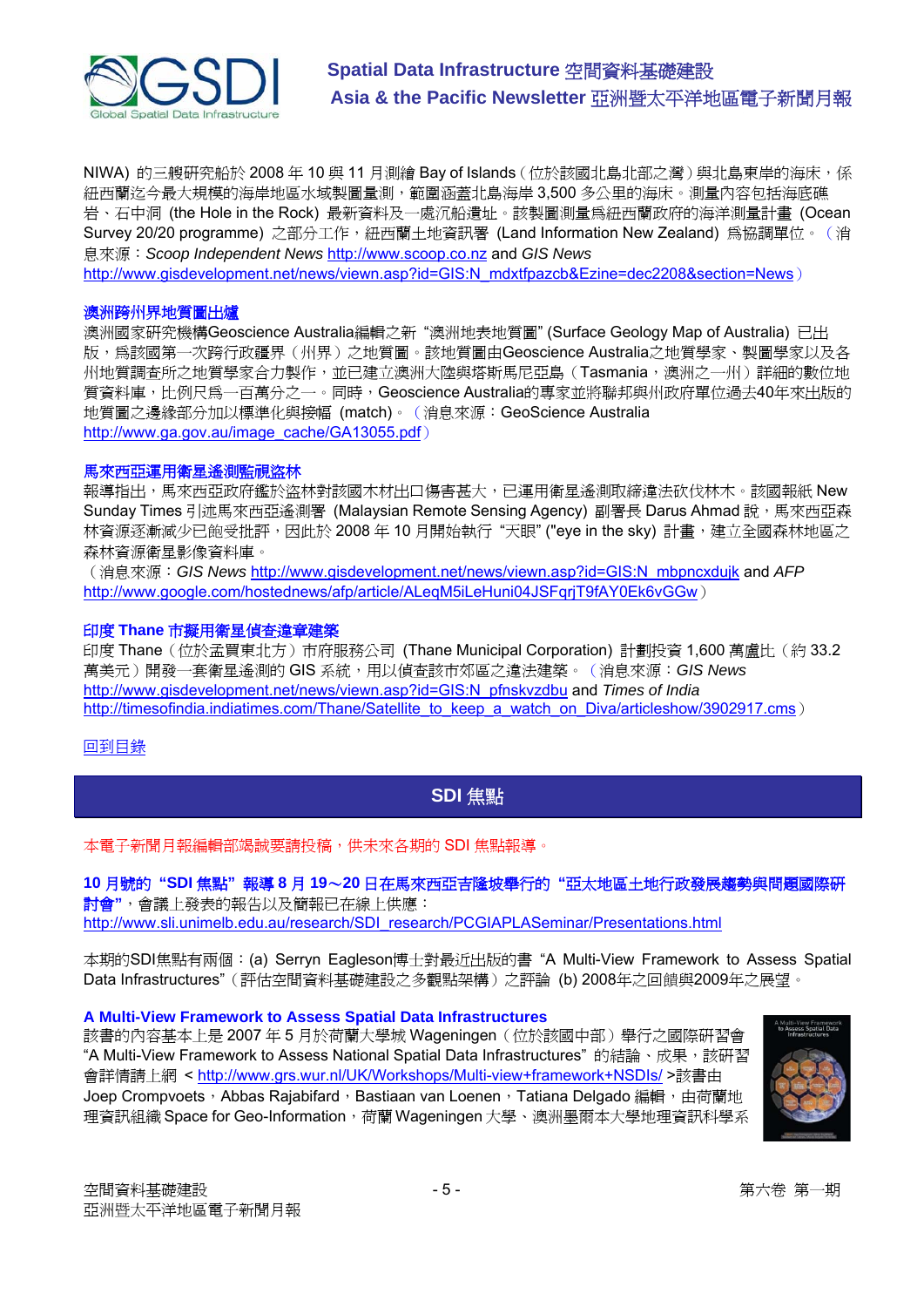

(Department of Geomatics) 的 SDI 與地政中心 (Centre for SDIs and Land Administration) 於 2008 年 11 月聯合 出版, 國際書碼 (ISBN) 978-0-7325-1623-9。

Sherryn Eagleson 博士對該書之評論著重於說明該書各部分之理論背景與來龍去脈,評論之摘要如下所述。 該書說明SDI評估之概念、執行SDI評估必須具備之條件與用意,目的是增加外界對SDI的瞭解。該書蒐集現有SDI 評估方法及執行實例供參考,旨在協助執行者開發包羅更廣、更能符合評估所需條件的評估方法。該書雖然以空間 資料界的科學家、專業人員、管理人員、決策者、研究人員等為目標讀者,但因SDI概念為因應不同領域的需求而 持續調整,故該書也適用於其它領域。該書分為下列四部分:

#### 第一部分-**SDI**的理論背景與架構 **(Theoretical background and framework to SDIs)**

說明 "評估SDIs之多觀點架構" 的理論背景,以讓讀者瞭解該架構之思維、概念。

#### 第二部分-評估**SDIs**方法 **(Approaches to assess SDIs)**

說明從下列9個觀點或角度評估SDIs:SDI之整備度 (SDI-Readiness)、資料倉儲流通之適合度 (clearinghouse suitability)、歐洲空間資訊基礎建設發展現況、計畫 (INSPIRE State of Play)、整體之組織 (organizational)、 SDI之評估要項 (evaluation areas for SDIs)、維護管理 (performance-based management)、隱喻之構成 (metaphor organization)、法令規範 (legal)、

使用者反映之有效性 (effectiveness from a user's perspective)。

#### 第三部分-**SDI**評估之執行 **(SDI Assessment in practice)**

提供各種行政層級機構(在開發中國家、歐洲聯盟、荷蘭)評估他們的SDIs之實際執行案例供參考,這些案例或 多或少包含該書編輯者對各SDI評估相關背景的瞭解。

#### 第四部分-**SDI**評估之前瞻 **(Future view to SDI assessment)**

該書討論SDI評估之未來發展方向,結論是,SDI評估的發展仍處於襁褓階段以及超出SDI範圍之評估必須嚴格檢 視。

#### **SDI 2008**年之回顧與**2009**年之展望

SDI在2008年對全世界的貢獻與過去幾年並無顯差異。

與過去幾年相似,全世界去年發生數起重大災害,而SDI專家運用SDI預先提出警告,使災害造成的損失降至最低, 而且災害發生後協助援救工作。2008年全世界兩大災難是緬甸的颱風與中國四川的大地震,但可惜的是, SDI對前 者的協助因緬甸缺乏所需的配合設施而無法充分發揮。另一方面,2008年讓SDI嶄露頭角的場合是北京奧運會與美 國總統大選。

2008 年是印度洋地震海嘯發生 (2004 年 12 月) 後的第 4 年, SDI 專家在 2008 年完成幾個區域性的海嘯預警系 統。另外,SDI 成為災害管理一包括地震、火山活動的預警系統一以及災害發生後即時分析狀況、評估援救需求的 資訊基礎。

同時,運用衛星影像監測、評估全球環境變化在 2008 年發展非常迅速,許多國家因此擁有自己的遙測衛星,衍生 出以分攤成本的方式分享衛星遙測資料的市場需求。其次,一個創新性的應用發展是利用新技術間接蒐集資訊, Google 分析其網站關鍵字搜尋資料而較早知道流行感冒之蔓延即為典型的例子。

2008 年 Google Maps, Google Earth, Google Sheet View 以及供大眾使用的類似線上服務持續蓬勃發展,儘管 招致一些異議,這些服務產品的特色愈來愈豐富。主要的異議在於線上提供大眾製圖服務對國家安全之威脅,許多 國家均表示這種疑慮,例如中國、印度、埃及。以印度為例,該國政府在孟買的恐怖攻擊事件發生(2008 年 11 月下旬)後,提出情報資料以證明其對國家安全的顧慮之正當性。然而,此一議題的辯論焦點在於政府是否有法律 上的權力檢查大眾使用線上製圖服務的情形以及實務上政府是否有能力做到。除了國家安全,這些線上應用服務在 英國、澳洲與其它國家也引起侵害個人隱私之關切。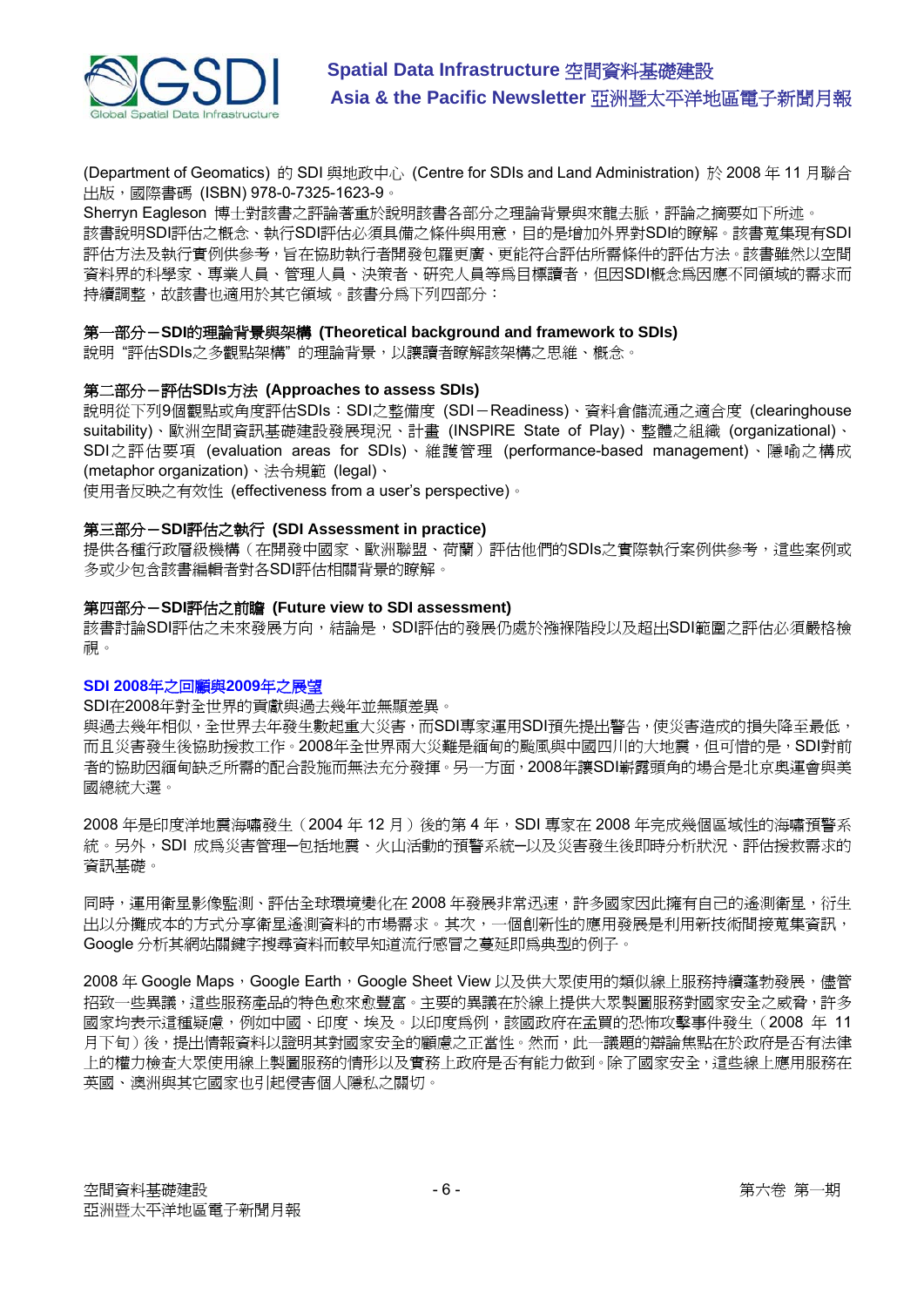

就本 SDI-AP 電子新聞月報而言,2008 年以報導"第 10 次全國空間資料基礎建設國際會議"(10th International Conference for GSDI,簡稱 GSDI-10)開端,就本月報編輯部而言, 2008年的焦點是本月報的中文版之誕生, GSDI、PCGIAP(亞太地區地理資訊常設委員會)、所有編輯部同仁非常感謝台灣內政部沈金祥、黃旭初提供之 翻譯協助。

本月報編輯部預測,2009 年 SDI 一定會在世界性與區域性的各種事務發揮其功能,達成改善或問題解決的目標。 然而,也將有少數個案令人惋惜,既 SDI 被一些人用於破壞現代化文明以遂其私人目的。此外,也會有少數 SDIs 只能提供災害的新聞,讓人只能做消極的旁觀者而無法參與救災。或許,這些令人潰憾的 SDI 個案會激發 SDI 專 家更加努力。

# 回到目錄

# 地理資訊系統工具、軟體及資料

# **GIS** 應於文化之研究

聯合國教育、科學、文化組織 (UNESCO) 曼谷辦事處正運用 GIS 研究泰國的文化,包括製圖在內。UNESCO 已 運用 "文化製圖" (*Cultural mapping*) 作為保護世界上無形、有形的文化資產之重要工具與技術。文化製圖包含許 多技術與活動,從社區居民參與的基礎資料蒐集與管理到高科技的 GIS 製圖。UNESCO 網站最近提供一些文化製 圖的研究個案,其中之一是研究泰國的民族的方言(見下一則),詳細資料參見 UNESCO 曼谷辦事處網站 http://www.unescobkk.org/culture/our-projects/protection-of-endangered-and-minority-cultures/cultural-mapping/

# **GIS** 個案研究:泰國境內瀕臨失傳之語言的製圖與保存 **(Mapping and Revitalization of Endangered Languages in Thailand)**

此一個案的研究內容是運用 GIS 技術以挽救即將失傳的語言。眾所周知,泰國位居東南亞陸塊的中心,境內有超 過 60 個民族及各自的語言。基於保護全世界多樣的語言與文化資產,泰國 Mahidol 大學的"**促進鄉村發展之語言 與文化研究所" (Institute of Language and Culture for Rural Development)** 決定建立一個語言資料庫,提供繪 製該國民族語言分布圖所需的參考資料。該研究所已進行田野調查、問卷調查及其它調查方法廣泛蒐集語言資料, 並用 GIS 軟體整理、分析資料。

實際的應用顯示 GIS 是民族語言與對應的地理資訊製圖不可或缺的技術、工具。GIS 不僅用於分類民族語言(成 "已 邊緣化或被取代"【marginalized or displaced】、"主要的"【Major】、"瀕臨消失或侷限於一隅的"【endangered or enclave languages】三類),而且用於繪製民族語言發源地與空間分布地圖。(消息來源: UNESCO Bangkok < http://cms.unescobkk.org/index.php?id=4945 >)

# 美國公司 Depiction Inc.推出新一代的 **What-if** 製圖軟體(該公司新聞發布)

位於美國西雅圖 (Seattle) 市的 Depiction Inc.專門開發災害援救用的管理軟體,最近推出新版的 What-if 製圖軟 體。該公司考慮災害援救單位可能經費很少,將 What-if 製圖軟體的售價訂在 89 美元,而市面上同類軟體則要價 1,000 美元或更高。該公司的超低定價在經濟蕭條的當前,讓即使是荷包緊縮的地方政府、非營利機構、個人也買 得起。

What-if 製圖軟體主要的功能是協助災害援救人員因應災害發生時的變化而即時調整援救計畫。

\*\*\*對該製圖軟體之評論刊於下列之部落格 http://apb.directionsmag.com/archives/5161-Depiction-Launches.html

#### **Google Maps** 統計圖樣之摘要顯示軟體

Mapee 是針對 Google Maps 之點符號統計地圖所設計的 "顯示群聚數值的解決方案" (clustering solution),它運用新一代的演算軟體,能在很短的時間內計算地圖上多達 50,000 個點符號的分布位置、數量,然後以數值做摘要的顯示。(消息來源:Google Maps Mania by Keir Clarke



http://feedproxy.google.com/~r/GoogleMapsMania/~3/dGQ4vl9oDQk/clustering-solution-for-google-maps.html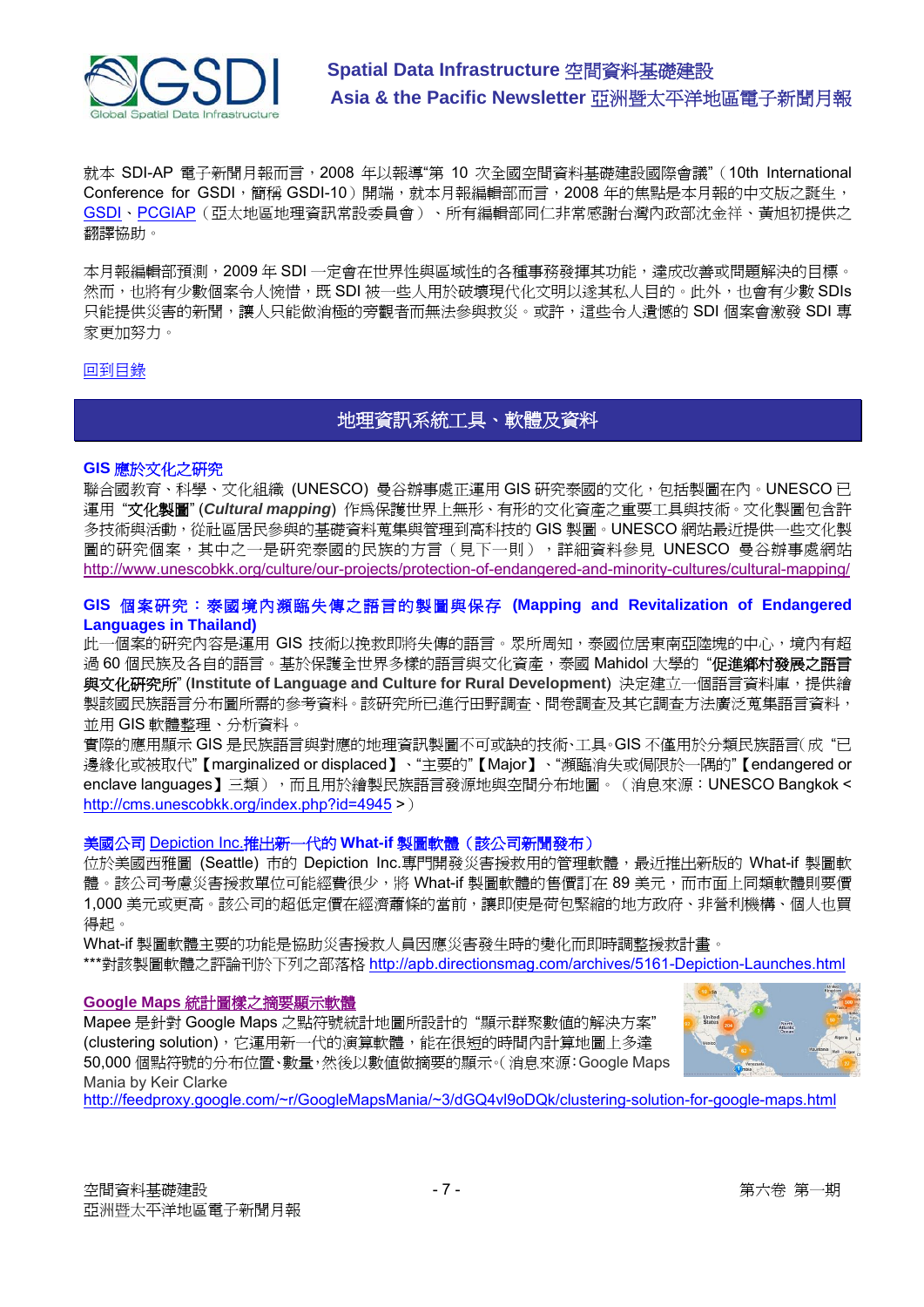

# **ERS-2** 與 **Envisat** 衛星可偵測微小變化

將一個地點由兩個或更多的衛星所拍攝的"合成雷達孔徑" (Synthetic Aperture Redar, SAR) 影像合併,可偵察出 該地點不同的拍攝時間之期間內所發生的微小變化,此即 SAR 干涉測量技術 (SAR Interferometry)。該技術可偵 測出地表某一期間內所發生的小至數公分範圍之微小變化,期間則小至數日、大至數年。該技術已應用於包括地震、 火山爆發、山崩等之天然災害監測,也應用於結構工程方面,尤其是監測地盤下陷與結構之穩定性。(消息來源: GIS Development Weekly, 2008年 12 月 8 日出版 http://it.moldova.org/stiri/eng/169859/ http://www.gisdevelopment.net/news/viewn.asp?id=GIS:N\_dzbmwoglrj&Ezine=dec0808&section=News)

#### 德國公司 **GfK** 製作全球 **HIV** 分布圖

德國顧問公司 GfK GeoMarKeting (屬市場研究集團 GfK)正製作 HIV (human immunodeficiency virus, 人類免 疫缺陷病毒)病例的全球分布地圖(資料由 WHO 與該公司提供,地圖將由該公司提供),以紀念 12 月 1 日的世 界愛滋病日 (World AIDS Day),根據世界衛生組織 (the World Health Organization, WHO) 的最新統計,HIV 感 染最高的地方是非洲南部與俄羅斯。該地圖若標示"Illustration: GfK GeoMarketing", 則表示該地圖可能免費提供 且可複製。(消息來源:http://www.gfk-geomarketing.com

#### 和 *GIS Development*

http://www.gisdevelopment.net/news/viewn.asp?id=GIS:N\_akjrxushpq&Ezine=dec0108&section=News)

# 大比例尺的澳洲地形模型

澳洲的科學、產業之國家研究機構 (the Commonwealth Scientific and Industrial Research Organization, CSIRO) 正在製作澳洲地形的電腦化三維模型,其比例尺大於以前所做之地形圖。根 據 CSIRO 的研究員兼計書主持人 John Gallant 博士, 此為解析度達 1 秒 (one-second) 的新式"數 位高程模型" (Digital Elevation Model, DEM), 比起以前的 DEM, 不僅解析度大到將近 10倍, 且提 供更詳細的資料。Gallant 表示,此一新式 DEM 將使科學家對澳洲地形的瞭解大幅增加,因而改變 澳洲水資源的管理。(消息來源:http://www.csiro.au/news/Digital-Elevation-Model-Released.html, *GIS Development* http://www.gisdevelopment.net/news/viewn.asp?id=GIS:N\_dlhgwabrop)



#### 珊瑚礁預示蘇門答臘外海可能會再發生強震

科學家根據觀察印尼蘇門答臘島 (Sumatra) 西部外海珊瑚礁所顯示的海平面之變化,預測該地區未來數十年期間 將會發生沿者 Sunda 斷層的大地震,規模與 2004 年 12 月 26 日發生的海嘯地震相當。(消息來源:*Science* 期 刊之專文 "Earthquake Supercycles Inferred from Sea-Level Changes Recorded in the Corals of West Sumatra" (從蘇門答臘西部外海珊瑚礁所顯示之海平面變化推測大地震週期),

http://www.sciencemag.org/cgi/content/abstract/322/5908/1674 和

*New York Times* http://www.nytimes.com/2008/12/16/science/16obquake.html

# 回到目錄

# 亞太區域以外之新聞

本節摘要報導亞太以外區域重要的 SDI 發展

美國聯邦地理資料委員會 (the United States Federal Geographic Data Committee, FGDC) 2008 年冬季新聞報 (2008 Winter Newsletter) 已線上出版 http://www.fgdc.gov/fgdc-news/2008-winter-newsletter

# 主題地圖製作技術摘要 **(Thematic mapping techniques - a summary)**

法國地圖學家Jaques Bertin於1967年建立一個由 "視覺變數" (Visual variables) 構成的圖形系統 (graphic system), 該系統代表全球公認的"以圖形展示地理資訊" ( cartographic transcription of geographical information) 理論 (Koch, 2001)。 "視覺變數" (Visual variables) 是用以呈現表示地理現象之地圖符號在視覺上的差異 (Slocum et al., 2005)。Bertin的圖形系統後來經過多位地圖學家(如koch, 2001)修改, Slocum及其它學者於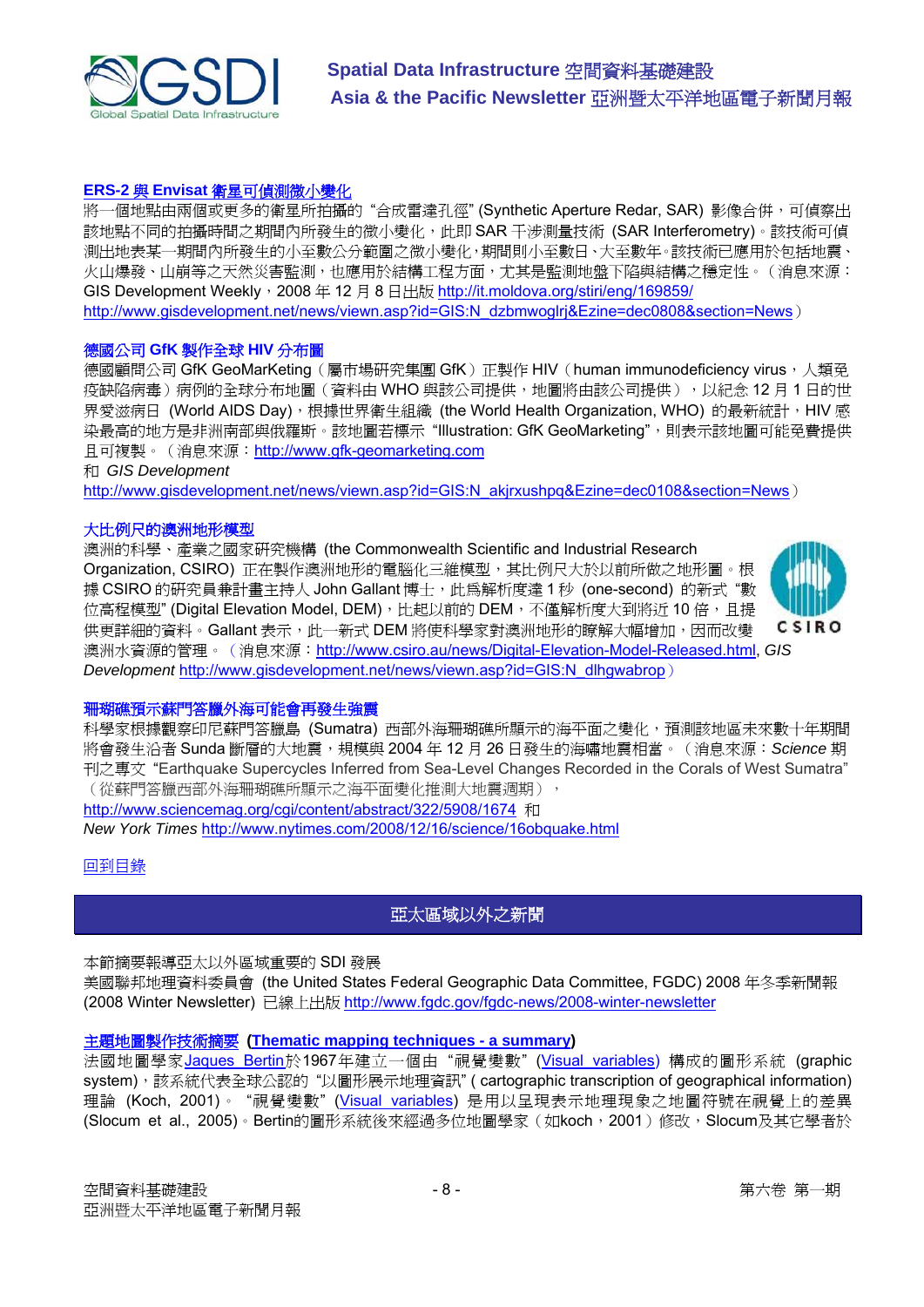

2007 年加入 3D 符號化,提出下列的視覺變數。詳情請參見: Thematic Mapping blog ( http://blog.thematicmapping.org/ http://blog.thematicmapping.org/2008/12/blog-post.html)

# **Lansat** 衛星影像檔即將開放

美國地質調查所 (USGS)─美國航空暨太空總署 (NASA) Lansat 遙測衛星系統的執行單位─的代表於 2008 年 4 月 21 日宣布, Lansat 系列衛星迄今 35 年所拍攝之影像的全部資料檔即將開放在線上免費供應。美國內政部長 (Secretary of the Interior) Dirk Kempthorne 最近證實此一開放計畫不變,將於 2009 年初開始。(消息來源:GIS Development

http://www.gisdevelopment.net/news/viewn.asp?id=GIS:N\_cnfrjztabo&Ezine=dec1508&section=News)



美國馬里蘭州推出環保地圖 **Greenprint**

美國馬里蘭州 (Maryland) 州長 Martin O'Malley 宣布推出該州的線上製圖工具 "綠印" (Green Print),旨在保護該州具有生態價值的土地。該製圖工具由州政府的農業局、自然 資源局、規劃局以及 Towson 大學(位於巴爾的摩附近)的地理資訊科學中心 (Center for Geographic Information Science) 與美國的環境系統研究公司 (ESRI) 共同開發,州政府

希藉由此一平台喚起該州居民、社區領袖注意過度開發對生態的破壞。(消息來源: Vector 1 http://vector1media.com/spatialsustain/?p=1676)

#### 英國已開始注重 **SDI**

"Place Matters: Location Strategy for the United Kingdom" (地點之重要性: 英國的地理資訊策略)這本書最近 出版,該書內容闡述英國政府推動地理空間技術與服務之目標並將重點放在建立詮釋資料庫、核心資料庫以及授 權使用機制、維護管理制度、資料交換制度、教育訓練方案等。這顯示英國政府已注意到一個事實,即英國會在 21 世紀擴大其經濟體並創造很多經濟機會。(消息來源:Vector 1 http://vector1media.com/vectorone/?p=1554)

# 美國的天災死亡天災風險地圖

英國出版商BioMed Central所出版的 "International Journal of Health Geographics"(國際衛生地理雜誌)以主題 報導美國的天然災害罹難風險地圖。該地圖顯示美國全境因天然災害-例如洪水、地震、異常氣象-而死亡的可能 性。(消息來源:Eureka Alert http://www.eurekalert.org/pub\_releases/2008-12/bc-usd121508.php 和 *GIS News*  http://www.gisdevelopment.net/news/viewn.asp?id=GIS:N\_mplgkagfcr&Ezine=dec2208&section=News)

# 英國公司 **DMCii** 免費提供衛星影像圖

英國的衛星影像供應商 DMC International Imaging (DMCii) 宣佈提供免費的衛星影像供有關全球環境監測的研究 計畫使用。這些衛星影像是DMC (Disaster Monitoring Constellation, 監視災難之衛星群) 組織之各國(英國、西 班牙、中國等)的衛星所攝。(消息來源: http://www.ballard.co.uk 和 GIS News http://www.gisdevelopment.net/news/viewn.asp?id=GIS:N\_vjqnikmwrx&Ezine=dec2908&section=News)

#### 英國 **Melton** 之犯罪地圖網站

英國列斯特郡(Leicestershire,位於英格蘭中部)境內之 Melton(英國國會下議院之一個選舉區)已建立一個犯 罪地圖製圖網站供其居民使用。該網站經由列斯特郡警察網站 (www.leics.police.uk) 的首頁點選進入,互動式的 製圖操作可以顯示那些地方犯罪、各地區的犯罪統計、住宅社區的安全人員如何防治犯罪等。(消息來源:*GIS News*http://www.gisdevelopment.net/news/viewn.asp?id=GIS:N\_enjsqygrdf 和 *Melton Time*s http://www.meltontimes.co.uk)

回到目錄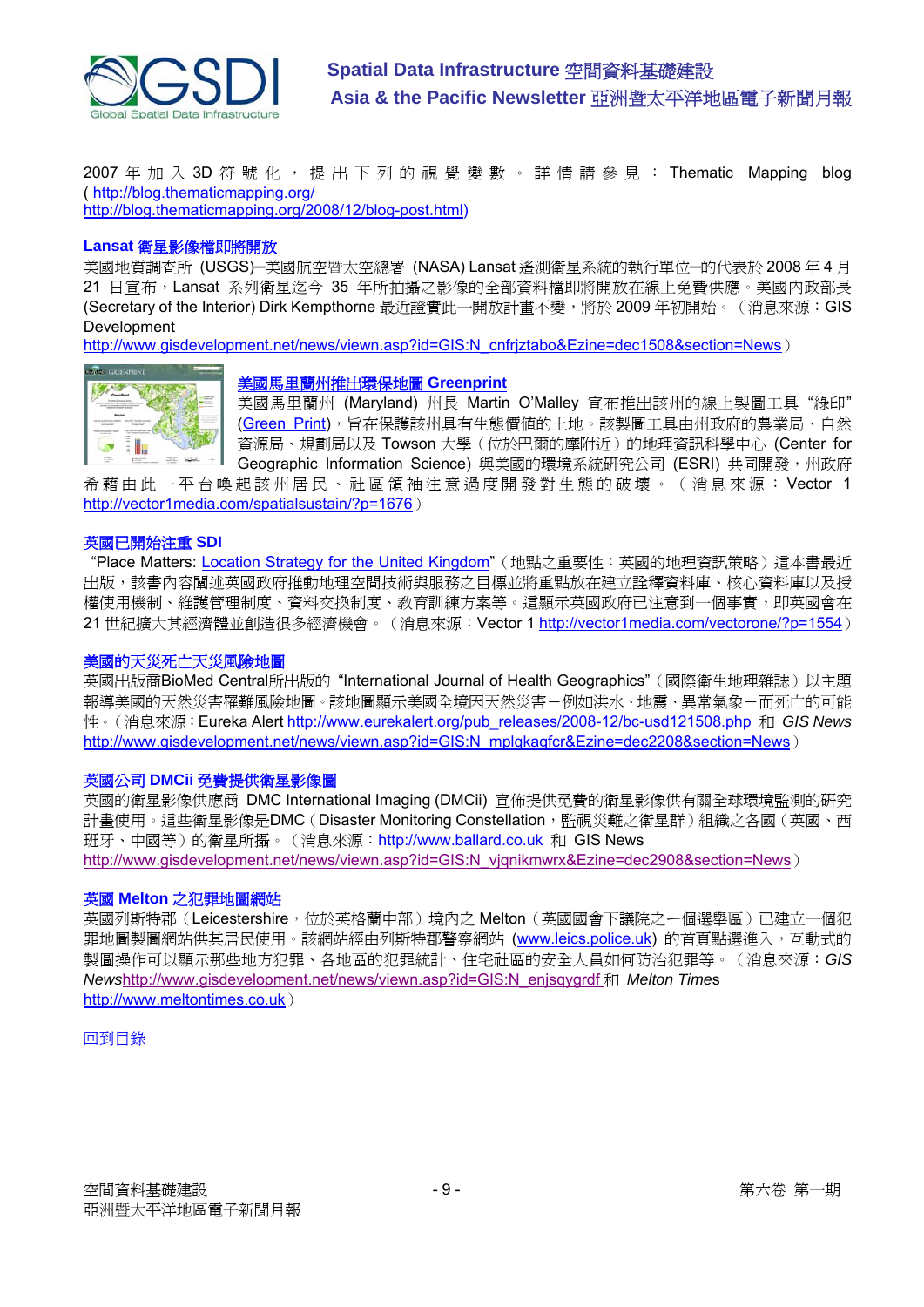

# 新書、期刊出版



#### **Desktop GIS**

該書介紹使用組合與使用 Open Source GIS (開放式 GIS)工具列,提供選擇平台、適當的工具以 及系統整合、改變之管理、支援等方面之策略,讓使用者可以將他們的製圖資料數位化並分析、以 視 覺 方 式 呈 現 這 些 資 料 。 該 書 作 者 爲 (Gary Sherman , 出 版 商 爲 (O'Reilly http://oreilly.com/catalog/9781934356067/index.html

#### **Spatial Management of Risks**

空間分析應用於偵測、防止可能發生之現象以及已發生的危機現象(例如一個地區之洪患)已日益重 要。該書的內容重點是以實例說明如何防止危機發生,也提出危機發生後如何處理的見解並有個案研 究說明。該書有幾章是探討都市地區之危機,其特徵是危機現象集中於一個或大或小的地區,另有幾 章探討危機現象分散的鄉村地區。出版者:Wiley-ISTE, 2008。



#### **Quality Aspects in Spatial Data Mining**

近幾年空間資訊處理技術之發展已有很多成果。空間資訊處理技術是以 GIS 將事實 (reality) 模型化而 非探究事實本身。因此,處理技術常有不準確的情形,致抽象的圖與數據以及資料有很大的解讀空間。 該書介紹解讀圖、數據、資料的實務與理論兼具的解決方案,讓圖、數據、資料呈現某種意義。出版者: CRC, 2008.

#### **Desertification and Risk Analysis Using High and Medium Resolution Satellite Data: Training Workshop on Mapping Desertification**

本書是實際的衛星遙測結果之彙編,這些遙測之影像解析度控制在中等與高等之間,調查有沙漠化問題的地區。這 些沙漠化地區不適合居住的問題與領土管理之平衡有密切的關聯,而維持傳統的管理方式有很多困難,這種情況已 危及管理的平衡。上述調查利用衛星遙測技術與GIS詳細分析這些地區的現況, 指出沙漠化的形成過程以及人為活 動造成的影響。出版者:Springer, 2008

#### **Advanced Data Warehouse Design: From Conventional to Spatial and Temporal Applications (Data-Centric Systems and Applications)**

資料倉儲 (data warehouse) 用以儲存數量龐大的資料, 供各種分析使用。資料倉儲的資料取自各單位依各自使 用目的所建立的資料庫,然後用一個包括量度 (measures)、空間維度(dimensions)、階級系統 (hierarchies) 的 多維模式 (multidimensional model) 將不同來源的資料調整成相容或有相同的標準而整合成一個資料倉儲,此一 過程稱為"擷取-轉化-入倉" (extraction-transformation-loading, ETL)。對研究人員而言,該書介紹當今最新的 資料庫設計,清晰、簡潔地說明資料倉儲設計的概念與成果。該書也可作為研究所或大學部高年級課程的教科書。 該書也能協助資料倉儲設計人員,經由加入空間與時間資訊而擴大資料之分析應用。對空間資料庫或GIS專家而 言,資料倉儲的概念有助於建立創新性的空間分析應用。出版者:Springer, 2008

#### **November/December 2008 NGA Pathfinder Magazine**

美國國防部的 "國家地理空間情資署" (National Geospatial-Intelligence Agency, NGA) 的雙月期刊 "*Pathfinder"*  2008年11/12月已出版 www.nga.mil。該期以"Foundation Data and Technology"(資料基礎與技術)為主題,探 討資料基礎、技術與NGA成就背後之基礎工作的關係。

# **Springer Handbook of Geographic Information**

計算機今日之強大功能在數十年前時根本不會想到。而計算機科學已經改變很多傳統知識領域的面貌,使不同的領 域彼此之間較以前相似。另一方面,很多新的應用是因為有計算機協助才發展出的。這些發展促成新的高階領域 (high-level domains),地理資訊就是其中之一。大地測量 (geodesy)、地圖製圖學、地理學為古典知識領域,但是, 電子科學已改變大地測量方法,製圖學也因計算機之簡化製圖而面臨電腦的挑戰。這三個知識領域均使用基本的計 算機技術,例如網際網路與數位化資料庫。出版者:Springer, 2008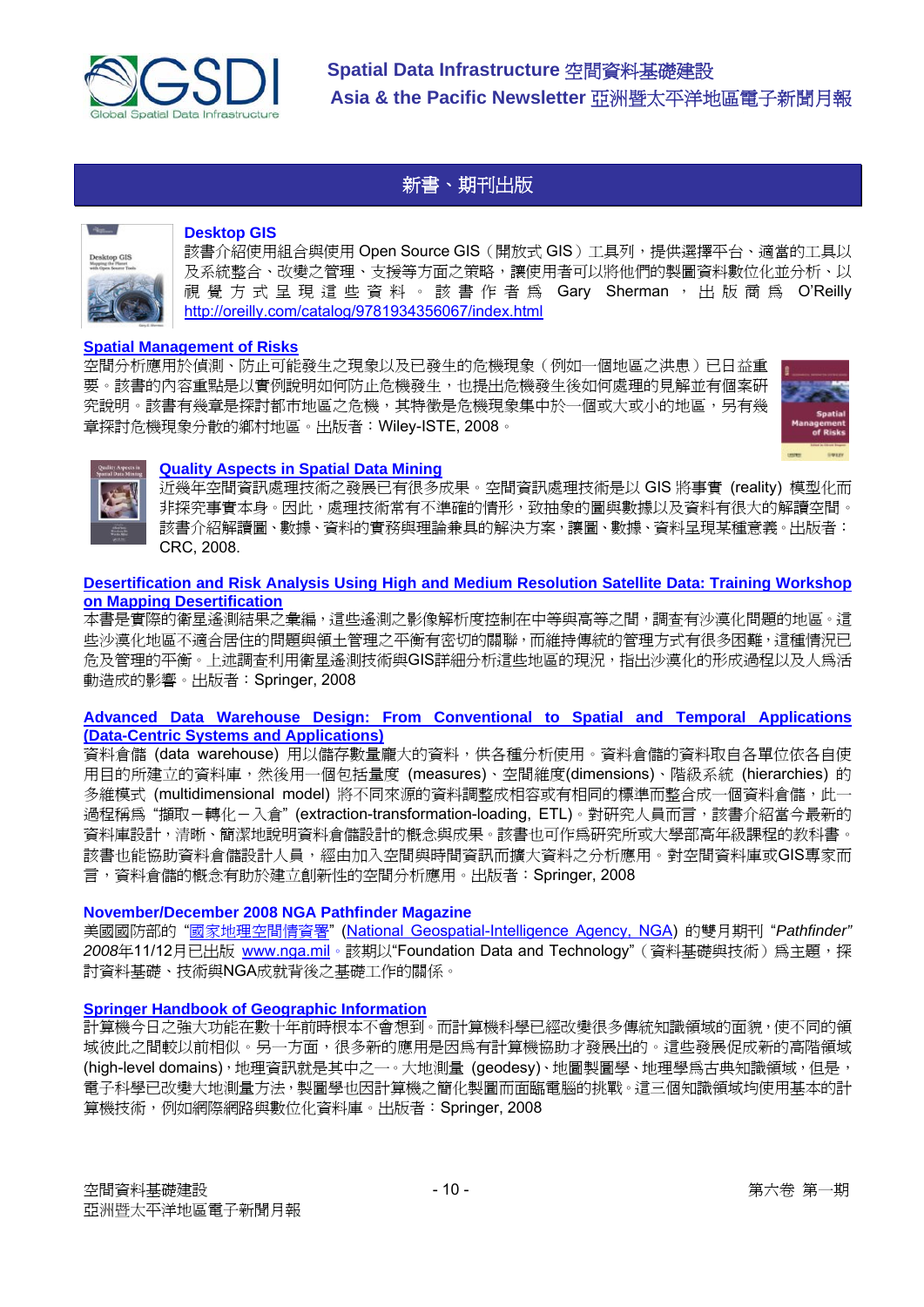

# **Unlocking the Wealth of Imagery**(打開影像之寶庫)

該文刊於2008年夏季之 "Imaging Notes" 第26-30頁 www.imagingnotes.com 或 http://www.esri.com/news/pressroom/08\_3qtr/richardson\_imageserver.pdf, 作者為Karen Richardson。



#### **The Atlas of the Real World** (2008)

該地圖集共有366張涵蓋各種主題的統計圖,並有完整的參考資料說明區域、國家在資源、生產、 消費等各種主題之比較。作者: Daniel Dorling, Mark Newma, Anna Barford, 出版者: Thames & Hudson

# **National Geographic Visual Atlas of the World (2008)**

以主題地圖呈現今日全球各地主要問題之特徵、趨勢,主題包括自然資源、能源、人口、宗教、經濟與貿 易、衝突、氣候變化。出版者:National Geographic



# **National Geographic Atlas of the World, Eighth Edition (2004)**

National Geographic Society (出版國家地理雜誌、電視節目等之非營利機構,總部在美國華盛頓特區)已將全尺 寸(47公分)地圖集改版,上次出版是在1992年。



# **Assessing the Accuracy of Remotely Sensed Data: Principles and Practices, Second**

**Edition** < http://www.amazon.com/exec/obidos/ASIN/1420055127/directionsm00-20 > 自從該書第一版於1999年出版後,運用遙測資料評估地圖資訊之精確度的技術一直持續發展。因此, 第二版在殷切期望下已擴充、強化內容以反映精確度評估技術之進展。第二版之內容擴充、強化包 括新增4章,其主題例如 "定位的精確度"(positional accuracy) 以及精確度評估作為整個影像分類過 程的中階段工作。此外,有一章連同16張彩色插頁全部探討模糊影像之精確度評估方法。第二版也 增加了一個代表目前相關的出版與相關的議題之個案研究,同時章節次序也作調整以使整體內容能

更有效地表達。出版者:CRC, 2008

# 回到目錄

趣聞

# 用大地圖辦大事一美國總統就職大典



您打算如何辦理一件所謂美國歷史上最大盛 事?簡單,您利用一幅面積如小鎮的超大號地圖 就夠了!這當然是誇張,不過,美國軍方為歐巴 馬總統元月 20 日的就職典禮所組成的籌備委員 會,在一個新聞記者會中展示一幅 40 呎×40 呎 的大地圖。該委員會運用這幅地圖規劃就職典禮 的各項細節,從總統安全到移動式化粧間、視訊 螢幕之放置等。這幅地圖彷彿大型的兒童遊樂



場,內容完整到連華盛頓紀念碑 (Washington Monument)、美國國會大廈 (U.S. Capitol)、白宮的模型都有以及著色的網格(綠色的 National Mall 廣場!淺藍色的

Ellipse 【橢圓廣場,在白宮南側】!) (消息來源:*Washington Post* http://voices.washingtonpost.com/inauguration-watch/2008/12/giant\_map\_is\_unveiled\_to\_expla.html)

#### 英國郵差質疑軟體算出之勤務量

英國國營郵政事業 Royal Mail 採用軟體系統 "Pegasus Europe Geo-route" 計算郵差最適當的勤務負荷。根據計 算的結果,Royal Mail 訂定一個新的勤務量,即每小時沿路處理郵件的路程平均為 4 哩 (miles) 或每 15 分鐘 1 哩。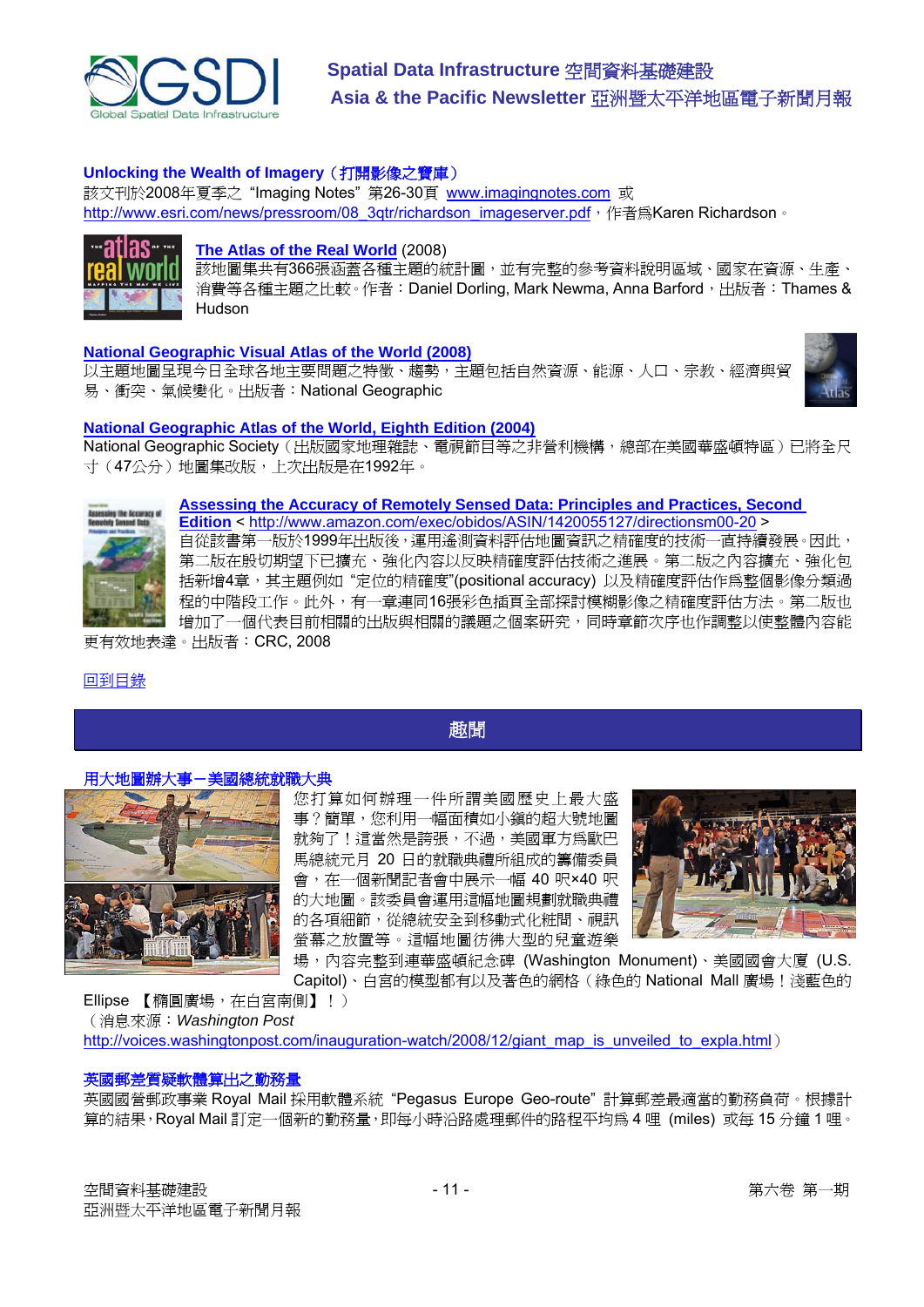

然而,迄今為止的勤務速度是每小時 2.5 哩。不要忘了,郵差除了沿勤務路線的交通時間外,還攜帶郵差袋、搜集 要寄的郵件、取得收件人的簽字等。即使是記者、善於跑步者也無法達到每小時4哩!(消息來源:The Scotsman)

#### **24** 小時的全球航空路線分布型

瑞士 "蘇黎克應用科學大學" (Zurich's University of Applied Sciences) 的研究人員製作一個 24 小時期間全球所有 民航機航線的分佈視訊模擬 (video simulation) 地圖,刊於美國 Wired 雜誌的 Autopia blog。該部落格並且有其它 的民航飛機航線模擬視訊地圖,包括美國亞特蘭大機場進、出的航線圖、Federal Express(FedEx,飛達快遞) 在美國之貨機航線圖、歐洲地區航線 3D 顯示圖。(消息來源:Wired Autopia blog http://blog.wired.com/cars/2008/12/earlier-this-ye.html *Directions Magazine* http://apb.directionsmag.com/archives/5145-Worldwide-Flight-Patterns-in-24-hours.html)

# 紐約州之道路凹陷傷人官司

美國紐約州 (New York State) 最高法院裁定,紐約州訴訟律師協會 (New York State Trial Lawyers Association) 提供之道路凹陷坑洞 (pothole) 地圖不夠清楚,因此根據紐約市 (New York City) 的凹陷洞法 (Pothole Law), 該 圖無法幫兩位因坑洞受傷者向紐約市政府請求過失之民事賠償。(消息來源:*New York Times* blog http://cityroom.blogs.nytimes.com/2008/12/18/pothole-map-inadequate-for-injury-claims-court-finds/?hp)

#### 回到目錄

# 教育訓練

# 印度國家遙測中心提供訓練課程

印度太空部 (Department of Space) 的 "國家遙測中心" (National Remote Sensing Center) 將為多種應用領域的 資料科學家、技術專家提供下列訓練課程:

-- GIS 及其應用之簡介 (4 週,2009 年 3 月 2~27 日 )

國家遙測中心為 2008 年 9 月 1 日成立之新單位,人員、設備來自太空部的"國家遙測署" (National Remote Sensing Agency), 成為 "印度太空研究機構"所屬的數個中心之一。詳情請上網: http://www.nrsa.gov.in/training/trainingnrsa.html

# 第二次全球變遷地球觀測國際會議之會前研習會 **(Pre-Conference WORKSHOP at the 2nd International Conference on Earth Observation for Global Changes, EOGC 2009)**

2009 年 5 月 25~29 日於中國成都市 http://www.eogc2009.com.cn/該會前研習會有 3 個主題:

- W1:生質 (biomass) 燃燒之衛星觀測
- W2:海岸生態系統之遙測
- W3:利用高解析度衛星影像於地表覆蓋之分類

# **3D** 研習會

第 3 次 "3D Virtual Reconstruction and Visualization of Complex Architectures" (3D 虛擬重建與複雜建築之視覺 化)的 3D-Arch 研習會將於 2009年2月 25~28於義大利舉行,議題包括環境複雜的建築基地與建築物之 3D模 型化(以影像、距離)、資料登錄與整合、自動化模擬技術。http://www.3d-arch.org/

# 撒哈拉沙漠以南非洲全球環境變化國際研習會

國際科學聯合會 (International Council for Science, 簡稱 ICSU) 非洲區辦事處(Regional Office for Africa, ROA) 與南非政府的 "國家研究基金會" (National Research Foundation ,NRF) 及其合作機構共同籌備舉辦 "撒哈拉沙漠 以南非洲之全球環境變化(包括氣候變化與導致之改變)的國際專家研習會" (International Workshop of Experts on Global Environmental Change 【including Climate Change and Adaptation】in sub-Saharan Africa),該研習會 將於2009年2月9日~11日在南非的布里托利亞 (Pretoria) 舉行。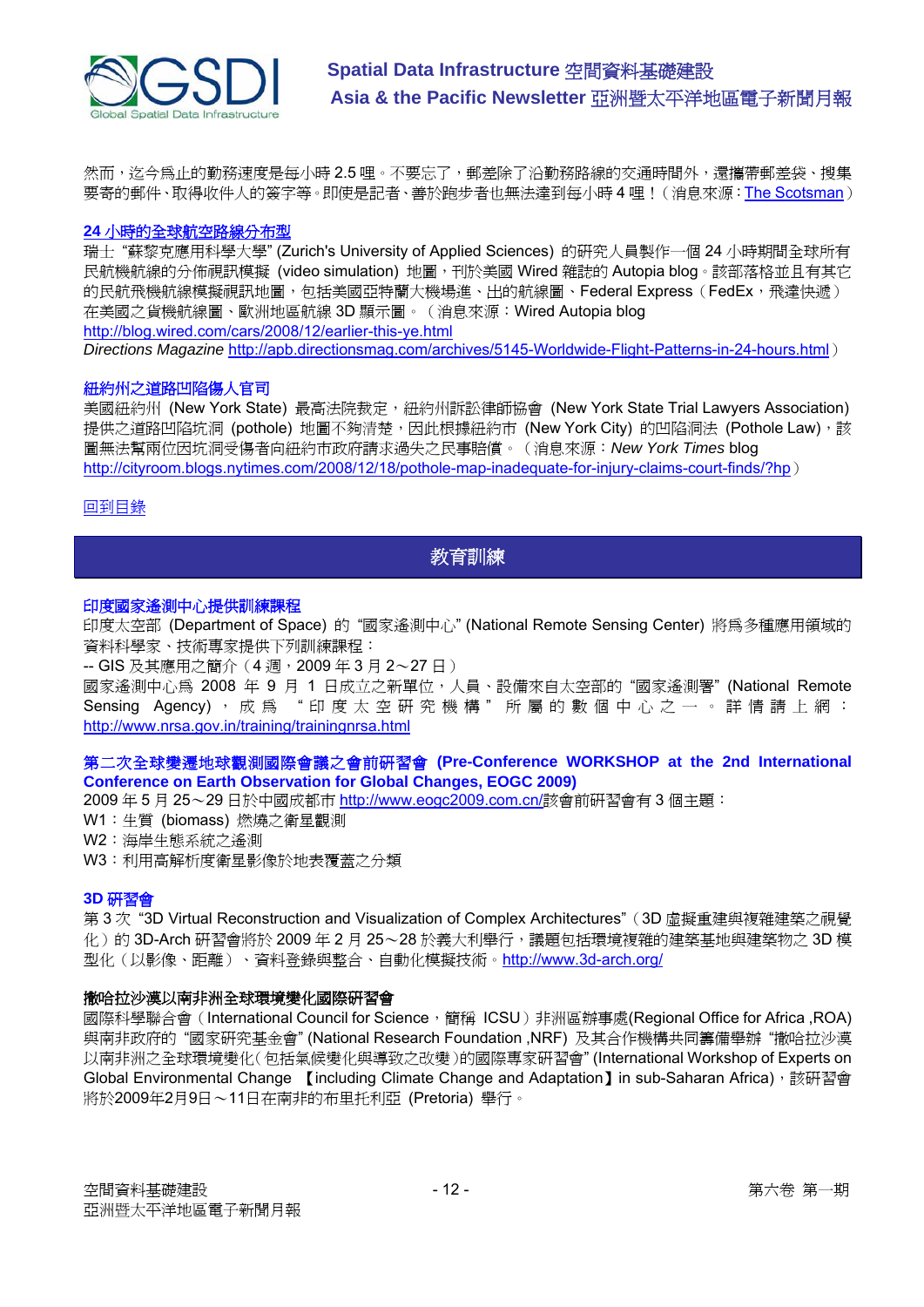

該研習會開放讓公、私機構與組織(政府單位、學術界、產業界、聯合國所屬機構、非政府組織等)的研究員、決 策者參加,只要是對 ICSU ROA 針對撒哈沙漠以南之非洲(又稱黑色非洲,為世界最貧窮區域之一)的全球環境 變化所執行的科學研究計書有意貢獻一已之力者皆可報名。該研習會聚焦於6個研究計書,各計書之主題如下:

- Project GC01: 非洲之土地地表侵蝕 (Land Degradation)、生物物種減少、人類福祉
- Project GC02: 氣候變化及其對非洲降雨量之影響
- Project GC03: 糧食供應系統遇到變化(例如氣候)之調節能力 (Resilience of Food Supply Systems)
- Project GC04: 水資源與管理
- Project GC05: 大氣組成結構之變化 (Atmospheric Composition Change)
- Project GC06: 非洲的海洋環境、資源 (Africa's Oceanographic Uniqueness)

該研習會也安排數場專題講課與海報展示之討論會,主要目的是以小組方式討論上述研究計畫之準備工作。有意展 示海報者請在2008年12月19日前將海報內容摘要提交 ICSU ROA 秘書處。報名參加研習會請參見 http://www.icsu-africa.org/docs/iwegec\_call.pdf

# 回到目錄

# 獎助金、獎勵

# **The 8th Geospatial Solutions Applications Contest**(第 **8**屆 **Geospatial Solutions** 應用競賽,註:**Geospatial Solutions** 為 **GIS** 與地理空間技術的國際論壇組織)

報名參加該競賽即有機會贏得 LizardTech(美國軟體公司)的軟體產品 GeoExpress Tools 或 DeLorme(美國公司)生產的 Bluelogger GPS Receiver 加上 XMap 5.2 Professional 軟體或 ERDAS (美國公司)的 TITAN GeoHub! 同時,比賽結果的前幾名將會登於 Geospatial Solutions 的網站。報名參加者需



提出地理空間技術的創新或具成本效益的應用,以(大約)500個字說明。說明的格式在

http://www.geospatial-solutions.com/applicationsContest

(消息來源:Geospatial Solutions)



**NAVTEQ Global LBS Challenge**(**NAVTEQ** 主辦之全球 **LBS** 競賽,註:**NAVTEQ** 為全球兩大電子地圖供應商之一,**LBS** 即 **Location-based Service**,位置導向服務)

-今年的競賽,NAVTEQ提供總值超過 525 萬美元的獎金與獎品。該競賽為 LBS 產業 界的盛事,優勝者不僅贏得業界認同,也達到其 LBS 行動應用的國際宣傳。報名洽 www.LBSChallenge.com。亞 太地區報名將於 2009 年 2 月 13 日截止。

# **Google** 提供獎助金

據 Google 的 GIS 與 Google Earth 專家 Christiaan Adams, Google.org 提出一個新的獎助計書 Geo Challenge Grants, 鼓勵全世界的非政府組織 (NGOs) 提出須利用線上製圖工具(例如: Google Maps、Google Earth)的 計畫。該獎助計畫開放申請,獎助金額最高為 10 萬美元。(消息來源:*Directions Magazine*, *GIS News*)

# 中國政府提供留學澳洲之獎金

中國之 "國家留學基金管理委員會" 將提供中國博士後研究員在澳洲新南威爾斯大學 (University of New South Wales) 進修之獎學金, 名額不詳。該項進修由該大學葛林林 (Linin Ge, 華裔) 指導, 他是"合成孔徑雷達干涉 測量" (interferometric synthetic aperture radar) 應用方面的國際知名專家。(消息來源:*Asia Survey Magazine* http://www.asmmag.com/news/Professor%20linlin%20Ge%20scholoarship)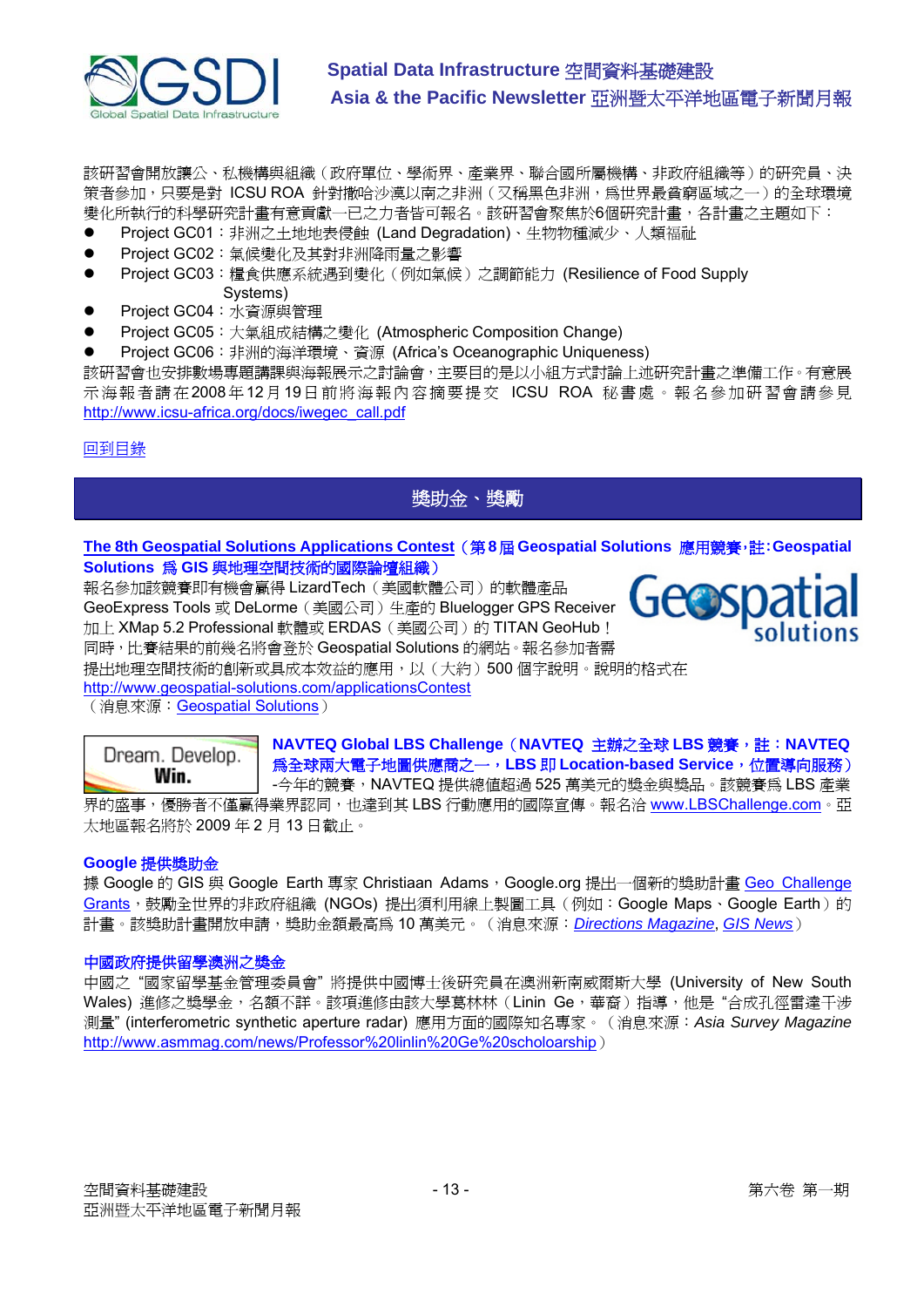

# **EOGC 2009** 將提供補助金予來自開發中國之與會者

# 第二次全球變遷地球觀測國際會議 (the 2<sup>nd</sup> International Conference on Earth Observation for Global

**Changes, EOGC 2009)** 將提供數個名額補助金 (enrichment grants),供來自開發中國家的參加者申請。申請 e-mail 到 eogc2009@gmail.com。

簡要說明需要補助的原因(例如預算短絀)且必須符合下列條件:

—居住在開發中國家 (Official Development Assistance, ODA), 之接受國或轉型中的國家 (不包括申請者的母 國)。

—從其它來源無法獲的財物支援或獲得之金額不足以參加此次會議。

—在此次會議提出報告,而且

—附上會議"科學委員會"(Scientific Committee) 所發之整篇報告可接受的證明。

#### 回到目錄

# 徵求人才

職位:地理空間資料庫顧問 (GeoSpatial Database Consultant)

工作地點:澳洲墨爾本 (Melbourne)

徵才單位為一家有名的GIS機構。該職位將享有開放的辦公環境,與充滿活力、友善氣氛的同仁共事。該機構目前 有很多大型客戶,該職位將得以接觸尖端科技,不僅接受科技薰陶而且以顧問身份服務客戶。

注意:申請人必須有澳洲公民或住民身份,或至少有仍有效的澳洲工作簽證或工作權。

意者請洽:Diversiti Pty Ltd Simone Connell 電話: 03 8629 1164 simone.connell@diversiti.com.au

# 回到目錄

# 會議記錄

# **GSDI** 第 **11** 次國際大會 **(GSDI 11)** 徵求有關的報告(**GSDI-11** 將於 **2009** 年 **6** 月 **15-19** 日在荷蘭鹿特丹舉行)。

**2008** 年 **12** 月 **1** 日為止已提交到 GSDI 11 聯合會議的完整報告 (Full Papers) 會被考慮列入會議時發送的已審核 報告集 (refereed Book) 或列入會議後出版的 "空間資料基礎架構研究國際期刊" (International Journal of Spatial Data Infrastructure Research) 的專輯 (Special Issue)。2008 年 12 月 1 日以後到 **2009** 年 **4** 月 **1** 日為止提交的完 整報告也有機會列入該期刊的專輯。(消息來源:http://gsdi.org/gsdi11/papers.html) 關於即將來臨的全球性或國際性的主要會議,請瀏覽 GSDI 網站 upcoming conference list

| <b>Date</b>          | <b>Location</b>                               | Event                                                                                                                                                       |
|----------------------|-----------------------------------------------|-------------------------------------------------------------------------------------------------------------------------------------------------------------|
| January 2009         |                                               |                                                                                                                                                             |
| 5-8 January<br>"NEW" | Harbin,<br>China<br>哈爾濱<br>中國                 | The First International Conference on LiDAR Technology and<br><b>Remote Sensing Applications (LiDAR 2009)</b>                                               |
| 19-22 January        | Prague,<br><b>Czech Republic</b><br>布拉格<br>捷克 | <b>Cartography and Geoinformatics for Early Warning and</b><br><b>Emergency Management: Towards Better Solutions?</b><br>Website: http://c4c.geogr.muni.cz/ |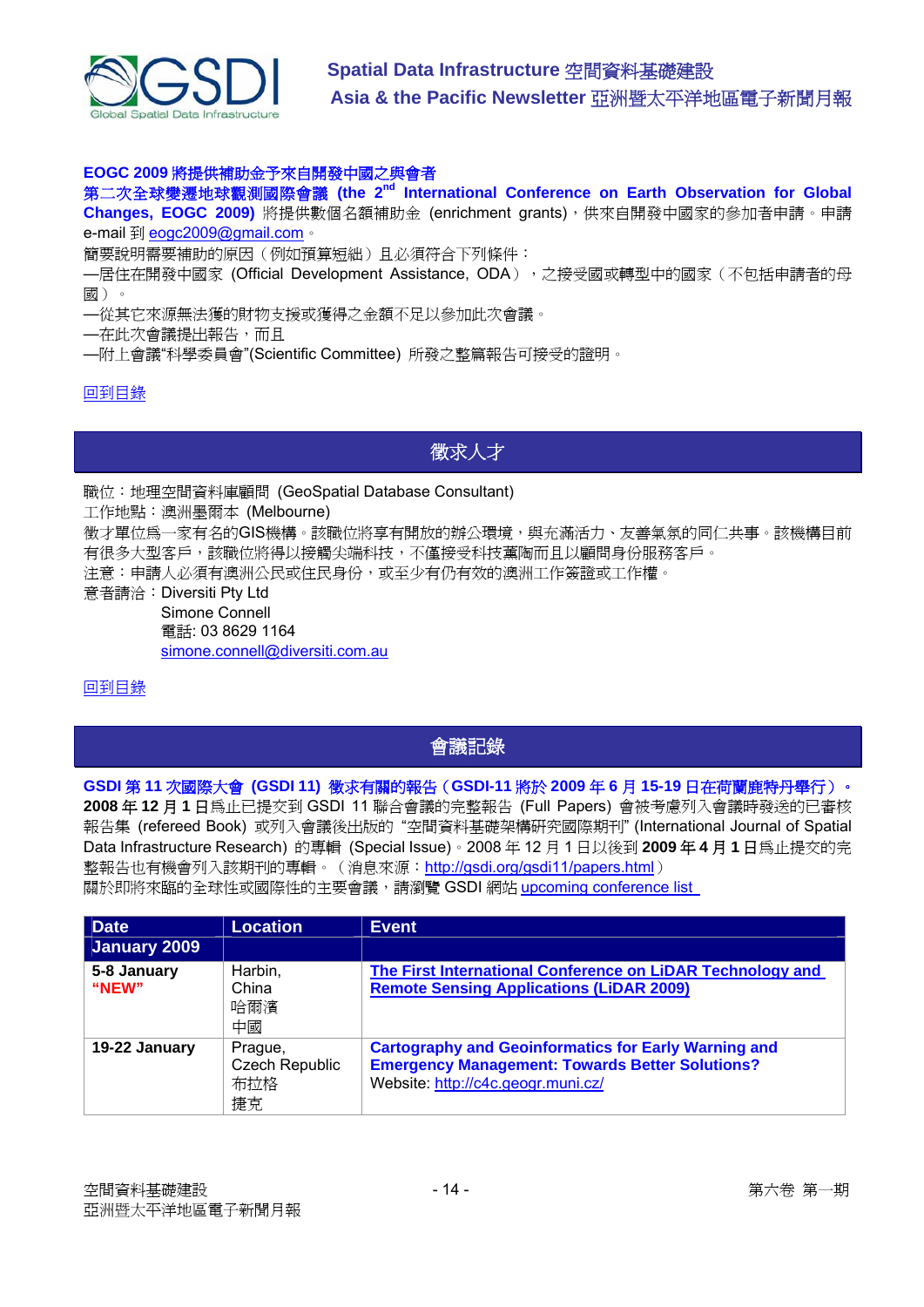

| 19-20 January<br>"NEW"                        | London<br>倫敦                                                 | The 5th Annual European Geospatial Intelligence Conference<br>(DGI 2009)<br>Website: http://www.wbr.co.uk/dgieurope/                                                                                                                                                                                                                                                                                                                                                                                                                                                                                                                                                                                                                                 |
|-----------------------------------------------|--------------------------------------------------------------|------------------------------------------------------------------------------------------------------------------------------------------------------------------------------------------------------------------------------------------------------------------------------------------------------------------------------------------------------------------------------------------------------------------------------------------------------------------------------------------------------------------------------------------------------------------------------------------------------------------------------------------------------------------------------------------------------------------------------------------------------|
|                                               | 英國                                                           |                                                                                                                                                                                                                                                                                                                                                                                                                                                                                                                                                                                                                                                                                                                                                      |
| <b>February 2009</b><br>2-4 February<br>"NEW" | Mainz,<br>Germany<br>梅因斯<br>德國                               | <b>Spatial Information for Sustainable Management of Urban Areas</b><br>Contact: http://www.i3mainz.fh-mainz.de/FIG-Workshop/index.html                                                                                                                                                                                                                                                                                                                                                                                                                                                                                                                                                                                                              |
| 4-6 February<br>"NEW"                         | Kyoto,<br>Japan<br>京都<br>日本                                  | 3rd GEOSS Asia-Pacific Symposium, Kyoto, Japan<br>Website: http://www.prime-intl.co.jp/geoss/                                                                                                                                                                                                                                                                                                                                                                                                                                                                                                                                                                                                                                                        |
| 08 - 14 February                              | Obergurgl,<br>Osterreich<br>[AUSTRIA]<br>歐柏格<br>奧斯特來契<br>奧地利 | <b>15th International Geodatic Week</b><br>E-mail: geodaetischewoche@uibk.ac.at<br>Website: http://geodaesie.uibk.ac.at/obergurgl.html                                                                                                                                                                                                                                                                                                                                                                                                                                                                                                                                                                                                               |
| 9-11 February                                 | Pretoria,<br>South Africa<br>布里托利亞<br>南非                     | <b>International Workshop of Experts on Global Environmental</b><br><b>Change (including Climate Change and Adaptation) in</b><br>sub-Saharan Africa<br>All correspondence should be sent to: ICSU Regional Office for<br>Africa Fax: +27(0)12-481-4273,<br>Email: d.nyanganyura@icsu-africa.org ; a.enow@icsu-africa.org ;<br>b.mahlalela@icsu-africa.org; k.potgieter@icsu-africa.org<br>See EIS-AFRICA website for more information (www.eis-africa.org)                                                                                                                                                                                                                                                                                          |
| 9 - 13 February                               | La Habana,<br>Cuba<br>拉哈巴納<br>古巴                             | <b>Geomatica 2009</b><br>E-mail: informaticahabana@mic.cu<br>Website: www.informaticahabana.com                                                                                                                                                                                                                                                                                                                                                                                                                                                                                                                                                                                                                                                      |
| 10-13 February                                | Hyderabad,<br>India<br>海德拉巴<br>印度                            | Map World Forum 2009 Contact: info@mapworldforum.org. To<br>be held with Geospatial Science Forum 2009<br>Contact: giscience@gisdevelopment.net<br>Paper Abstract Submission deadline closed<br>Paper abstracts are invited for all technical sessions, seminars,<br>forums and symposiums. Paper abstracts can be submitted online<br>at the conference site www.mapworldforum.org. The theme of the<br>conference this year is 'Geospatial Technology for Sustainable<br>Planet Earth'.                                                                                                                                                                                                                                                            |
| 11-13 February                                | Hyderabad,<br>India<br>海德拉巴<br>印度                            | <b>Location Summit 2.0</b><br>the first Global Summit on Positioning and Navigation scheduled for<br>February 11 - 13, 2009, to be held at Hyderabad International<br>Convention Centre, Hyderabad, India. The theme for the three-day<br>summit is "Towards Collaborative Model" that will bring together the<br>pioneers, industry leaders and developers who are setting the<br>direction for the future of location technologies and markets.<br>http://www.locationsummit.com/summit/index.htm<br>Conference Brochure:<br>http://www.locationsummit.com/summit/Location Summit.pdf<br>Important Dates: Abstract submission - 20 <sup>th</sup> October, 2008<br>Acceptance $-5th$ November, 2008<br>Full Paper - 15 <sup>th</sup> December, 2008 |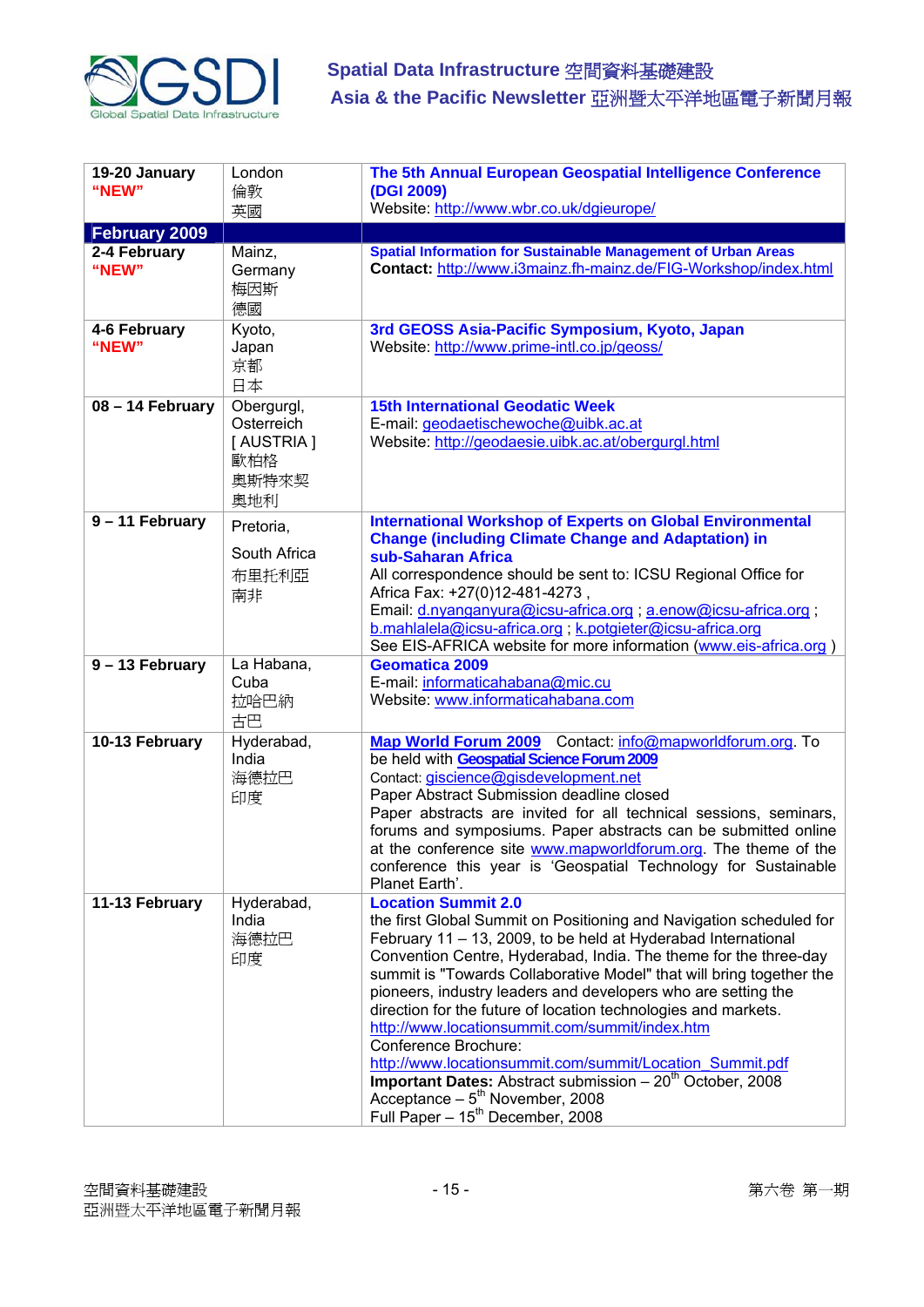

|                    |                                                         | Author Registration $-30^{th}$ December, 2008                                                                                                                                                                                                                                                                                                                   |
|--------------------|---------------------------------------------------------|-----------------------------------------------------------------------------------------------------------------------------------------------------------------------------------------------------------------------------------------------------------------------------------------------------------------------------------------------------------------|
|                    |                                                         |                                                                                                                                                                                                                                                                                                                                                                 |
| 25-28 February     | Trento,<br>Italy<br>特倫托<br>義大利                          | 3rd International Workshop3D-ARCH 2009<br>3D Virtual Reconstruction and Visualization of Complex<br><b>Architectures</b><br>Website: http://www.3d-arch.org/<br>Dates:<br>Abstract submission (one page A4): Dec 1st, 2008<br>Notification of acceptance: Dec 20th, 2008<br>Deadline for full paper: Jan 30th, 2008<br>$\bullet$                                |
| <b>March 2009</b>  |                                                         |                                                                                                                                                                                                                                                                                                                                                                 |
| 2-6 March          | Tahiti<br>大溪地                                           | 11th Pacific Science Inter-Congress Theme: "Pacific countries<br>and their ocean facing local and global changes". Abstract deadline:<br>October 2008.                                                                                                                                                                                                          |
| 8-13 March         | Baltimore,<br>Maryland<br>巴爾的摩<br>美國馬里蘭州                | <b>2009 Annual Conference</b><br>American Society for Photogrammetry & Remote Sensing (ASPRS)<br>http://www.asprs.org/baltimore09/index.html                                                                                                                                                                                                                    |
| <b>15-22 March</b> | Istanbul,<br>Turkey<br>伊斯坦堡<br>土耳其                      | Contact: m.giard@worldwatercouncil.org<br><b>5th World Water Forum</b>                                                                                                                                                                                                                                                                                          |
| 16 - 19 March      | Tel-Aviv,<br>Israel<br>特拉維夫<br>以色列                      | <b>WG VIII/12 6th EARSeL SIG IS Workshop "IMAGING</b><br>SPECTROSCOPY: Imaging Spectroscopy: Innovative tool for<br>scientific & commercial environmental applications"<br>E-mail: bendor@post.tau.ac.il<br>Website: www.earsel6th.tau.ac.il                                                                                                                    |
| <b>22-27 March</b> | Las Vegas<br>拉斯維加斯<br>美國<br><b>AMERICAN GEOGRAPHERS</b> | Join 8,000 geographers, GIS specialists, and environmental<br>scientists for the latest in research, policy, and applications in<br>geography, sustainability, and GIScience during the AAG Annual<br>Meeting in Las Vegas to be held March 22-27, 2009.<br>Visit http://www.aag.org for additional information.                                                |
| <b>April 2009</b>  |                                                         |                                                                                                                                                                                                                                                                                                                                                                 |
| 19 - 22 April      | Tampa,<br>FL,<br><b>USA</b><br>坦帕<br>佛羅里達<br>美國         | <b>Geospatial Infrastructure Solutions Conference 2009</b><br>E-mail: info@gita.org<br>Website: http://gita.org<br>The Geospatial Information & Technology Association (GITA) is<br>very pleased to announce that an expanded slate of topics will be<br>covered in more than 100 sessions during GITA's 2009 Geospatial<br>Infrastructure Solutions Conference |
| <b>May 2009</b>    |                                                         |                                                                                                                                                                                                                                                                                                                                                                 |
| $3-8$ May          | Eilat,<br>Israel<br>埃拉特<br>以色列                          | FIG Working Week and XXXII General Assembly - New<br>Horizons across the Red Sea - Surveyors Key Role in<br>Accelerated Development Contact: fig@fig.net.                                                                                                                                                                                                       |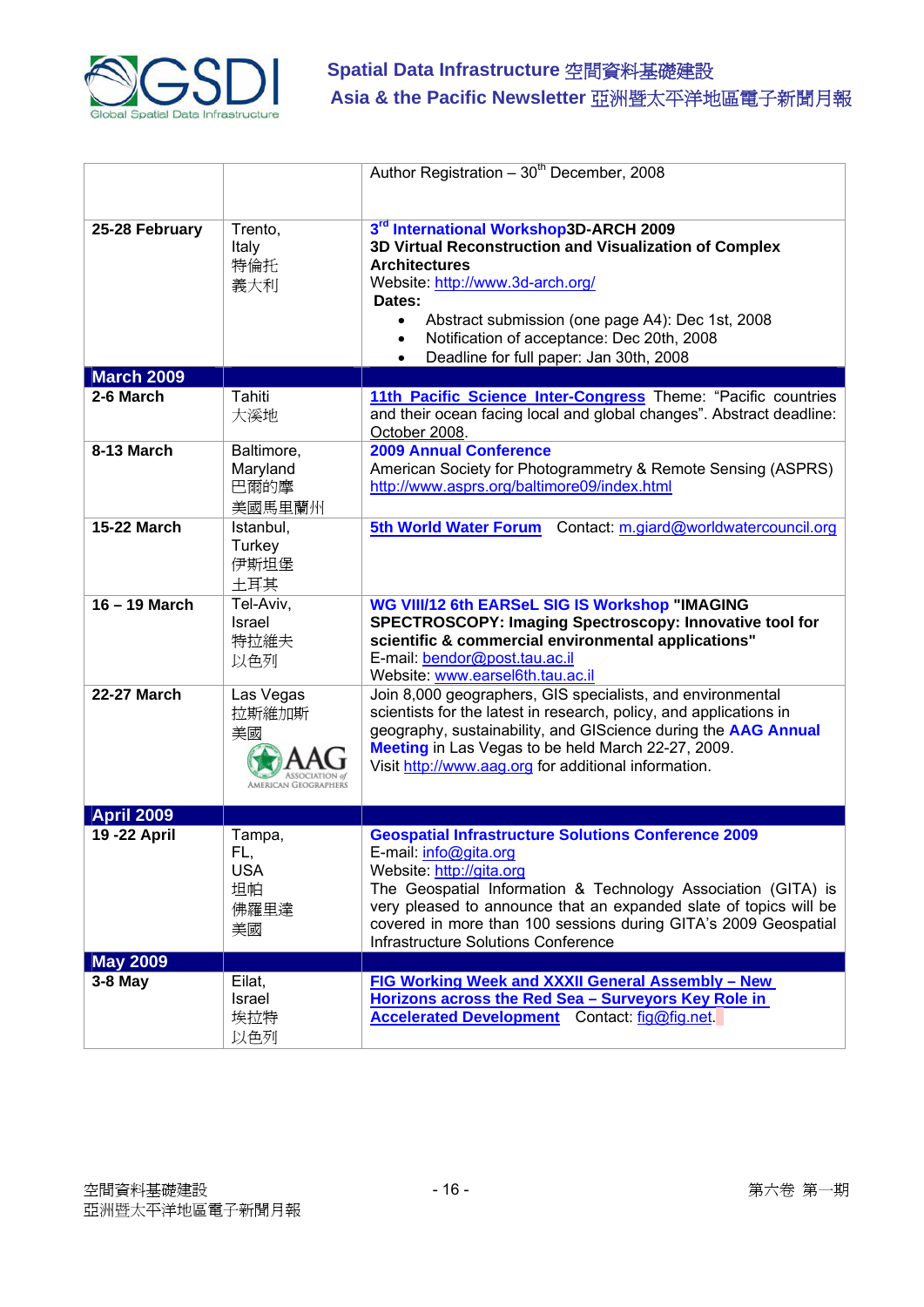

| $4-8$ May                                                                                                                                           | Stresa,<br>Lago Maggiore,<br>Northern Italy<br>史翠薩<br>拉哥美吉爾<br>義大利                                                                                  | 33rd ISRSE (The 33rd International Symposium on 'Remote<br><b>Sensing of the Environment')</b><br>http://isrse-33.jrc.ec.europa.eu/index.php?page=home                                                                                                                                                                                                                                                                                                                                                                                                                                         |
|-----------------------------------------------------------------------------------------------------------------------------------------------------|-----------------------------------------------------------------------------------------------------------------------------------------------------|------------------------------------------------------------------------------------------------------------------------------------------------------------------------------------------------------------------------------------------------------------------------------------------------------------------------------------------------------------------------------------------------------------------------------------------------------------------------------------------------------------------------------------------------------------------------------------------------|
| 08-11, May                                                                                                                                          | Riyadh, Saudi<br>Arabia<br>利雅德<br>沙鳥地阿拉伯                                                                                                            | <b>Remote Sensing Arabia</b><br>Website: www.remotesensingarabia.com                                                                                                                                                                                                                                                                                                                                                                                                                                                                                                                           |
| 25-29 May                                                                                                                                           | Chengdu,<br>China<br>成都<br>中國                                                                                                                       | <b>EOGC2009 (the Second International Conference on Earth</b><br><b>Observation for Global Changes)</b><br>Website: http://www.eogc2009.com.cn/).<br>The deadline for abstracts closed on 31 December, 2008.<br>Conference web site: http://www.eogc2009.com.cn/<br>Contact:<br>Xianfeng Zhang, Ph.D., Conference Secretariat, EOGC2009<br>Institute of Remote Sensing & GIS, Peking University<br>Beijing 100871, China<br>Tel: 86-10-62759123<br>Email: xfzhang@pku.edu.cn                                                                                                                   |
| <b>June 2009</b>                                                                                                                                    |                                                                                                                                                     |                                                                                                                                                                                                                                                                                                                                                                                                                                                                                                                                                                                                |
| $01 - 04$ June                                                                                                                                      | Vancouver,<br>BC, Canada<br>溫哥華<br>加拿大                                                                                                              | <b>GeoTec Event 2009</b><br>E-mail: khastings@geoplace.com<br>Website: www.geoplace.com                                                                                                                                                                                                                                                                                                                                                                                                                                                                                                        |
| 2-5 June                                                                                                                                            | Hannover,<br>Germany<br>漢諾威<br>德國                                                                                                                   | Call for Papers for the 12th AGILE International Conference<br>Deadline of pre-conference workshop proposals: November 30,<br>2008; Deadline for full paper submissions: December 12, 2008;<br>Deadline for short paper and poster submissions: January 16, 2009<br>http://www.ikg.uni-hannover.de/agile/                                                                                                                                                                                                                                                                                      |
| 15-19 June<br>Theme: Spatial<br>Data<br>Infrastructure<br>Convergence -<br><b>Building SDI</b><br><b>Bridges to</b><br>address Global<br>Challenges | Rotterdam,<br>The Netherlands<br>鹿特丹<br>荷蘭<br>Information:<br>http://www.gsdi.o<br>rg/gsdi11<br>(English) and<br>http://www.gsdi1<br>$1.nI$ (Dutch) | 11th International Conference on Global Spatial Data<br><b>Infrastructure (GSDI 11)</b><br>The first call for papers is published at<br>http://www.gsdi.org/gsdi11/papers.html. Please, visit<br>http://www.gsdi.org/gsdi11 for more information. If you want to<br>secure your participation in the GSDI 11 World Conference, it is now<br>possible to register here as well!<br>DEADLINES: 1 December, 2008 and 1 April, 2009<br>Contact information:<br>PCO agency GSDI 11 (BlomBerg Instituut/Geonovum)<br>Esther Stukker, tel. +31 (0)73 - 684 25 25<br>and e-mail: e.stukker@geonovum.nl |
| 22 June 2009<br>"NEW"                                                                                                                               | Centre for<br>Geospatial<br>Science,<br>University of<br>Nottingham, UK<br>諾丁漢大學<br>地理空間科學中<br>心<br>英國                                              | CFP - FIRST OPEN SOURCE GIS UK CONFERENCE 2009<br>Website: http://www.opensourcegis.org.uk<br>The Centre for Geospatial Science of University of Nottingham,<br>Open Source Geospatial Foundation (UK Chapter), ICA Working<br>Group on Open Source Geospatial Technologies, SOSoRNET and<br>Open Knowledge Foundation are organizing the First Open Source<br><b>GIS UK Conference</b><br>The conference has very much international focus and holistic<br>outlook bringing together speakers and delegates from government,                                                                  |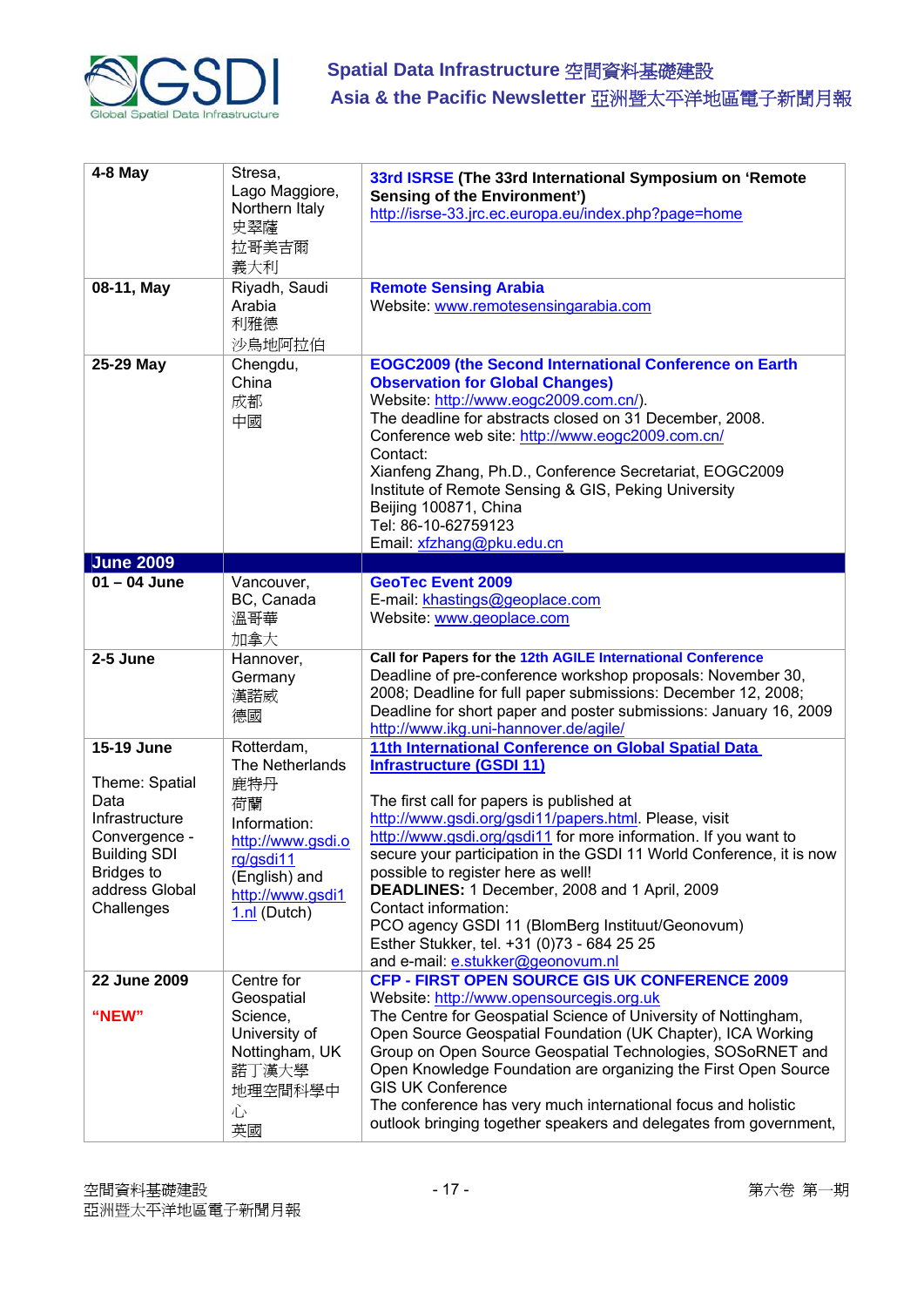

|                  |                                         | academic, industry, software developers, open source communities,<br>geospatial researchers etc. High profile speakers from USA,<br>Canada and all across EU will be giving presentations and hands on<br>workshops for the conference.                                                                                                                                                                                                                                                                                                                                                                                                                                                                                                                                                                                                                                                                                                                                                                                                                                                                                                                                                                                                                                                                                                                                                                                                                               |
|------------------|-----------------------------------------|-----------------------------------------------------------------------------------------------------------------------------------------------------------------------------------------------------------------------------------------------------------------------------------------------------------------------------------------------------------------------------------------------------------------------------------------------------------------------------------------------------------------------------------------------------------------------------------------------------------------------------------------------------------------------------------------------------------------------------------------------------------------------------------------------------------------------------------------------------------------------------------------------------------------------------------------------------------------------------------------------------------------------------------------------------------------------------------------------------------------------------------------------------------------------------------------------------------------------------------------------------------------------------------------------------------------------------------------------------------------------------------------------------------------------------------------------------------------------|
|                  |                                         | The key aims of this conference are:<br>1. to hear presentations from government, academic, industry and<br>policy makers on open source geospatial technologies<br>2. to provide platform to network and develop ideas for future<br>collaborative work in open source GIS<br>3. to understand current developments in open source GIS                                                                                                                                                                                                                                                                                                                                                                                                                                                                                                                                                                                                                                                                                                                                                                                                                                                                                                                                                                                                                                                                                                                               |
|                  |                                         | <b>Contributions are invited</b> but are not limited to the following topic<br>areas:<br>* State of the Art developments in Open Source GIS<br>* Open Source GIS in Education<br>* Interoperability and standards - OGC, ISO/TC 211<br>* Open Source GIS application use cases : Government,<br>Participatory GIS, Location based services, Health, Energy, Water,<br>Climate change etc<br>* Web processing services<br>* Open architectures, open content<br>* Case studies of open source implementations<br>* Open Source GIS Internationalisation and Localisation<br>* Using Open Source GIS with proprietary software<br>* Transition to Open Source GIS<br>* Open Source GIS business models<br>* Open Source GIS implementation and deployment case studies<br>* Sensor Web enablement<br>* Hands-on workshops on using and developing open source GIS<br>tools<br>Abstracts (max 500 words) can be submitted to<br>Suchith.Anand@nottingham.ac.uk before 15 March 2009. Abstracts<br>will be reviewed by the members of the program committee. There<br>will be two parallel sessions for the accepted presentations from our<br>call for papers in addition to the hands on workshops. Speakers of<br>accepted papers and workshop presenters will get complimentary<br>conference registration. The conference registration will be activated<br>on March 15, 2009. In order to reserve your place, please register<br>online.<br><b>IMPORTANT DATES:</b> |
|                  |                                         | * Abstracts Submission deadline: 15 February 2009<br>* Notification of acceptance: 15th March 2009<br>* Final papers delivered by: 15 May 2009<br>* OSGEO UK Live Software demo submission deadline: 30 April<br>2009<br>* Notification of acceptance: 15th May 2009                                                                                                                                                                                                                                                                                                                                                                                                                                                                                                                                                                                                                                                                                                                                                                                                                                                                                                                                                                                                                                                                                                                                                                                                  |
| <b>July 2009</b> |                                         |                                                                                                                                                                                                                                                                                                                                                                                                                                                                                                                                                                                                                                                                                                                                                                                                                                                                                                                                                                                                                                                                                                                                                                                                                                                                                                                                                                                                                                                                       |
| 7-11 July        | Cape Town,<br>South Africa<br>開普敦<br>南非 | 2009 IEEE International Geoscience & Remote Sensing<br><b>Symposium (IGARSS)</b> www.igarss09.org                                                                                                                                                                                                                                                                                                                                                                                                                                                                                                                                                                                                                                                                                                                                                                                                                                                                                                                                                                                                                                                                                                                                                                                                                                                                                                                                                                     |
|                  |                                         |                                                                                                                                                                                                                                                                                                                                                                                                                                                                                                                                                                                                                                                                                                                                                                                                                                                                                                                                                                                                                                                                                                                                                                                                                                                                                                                                                                                                                                                                       |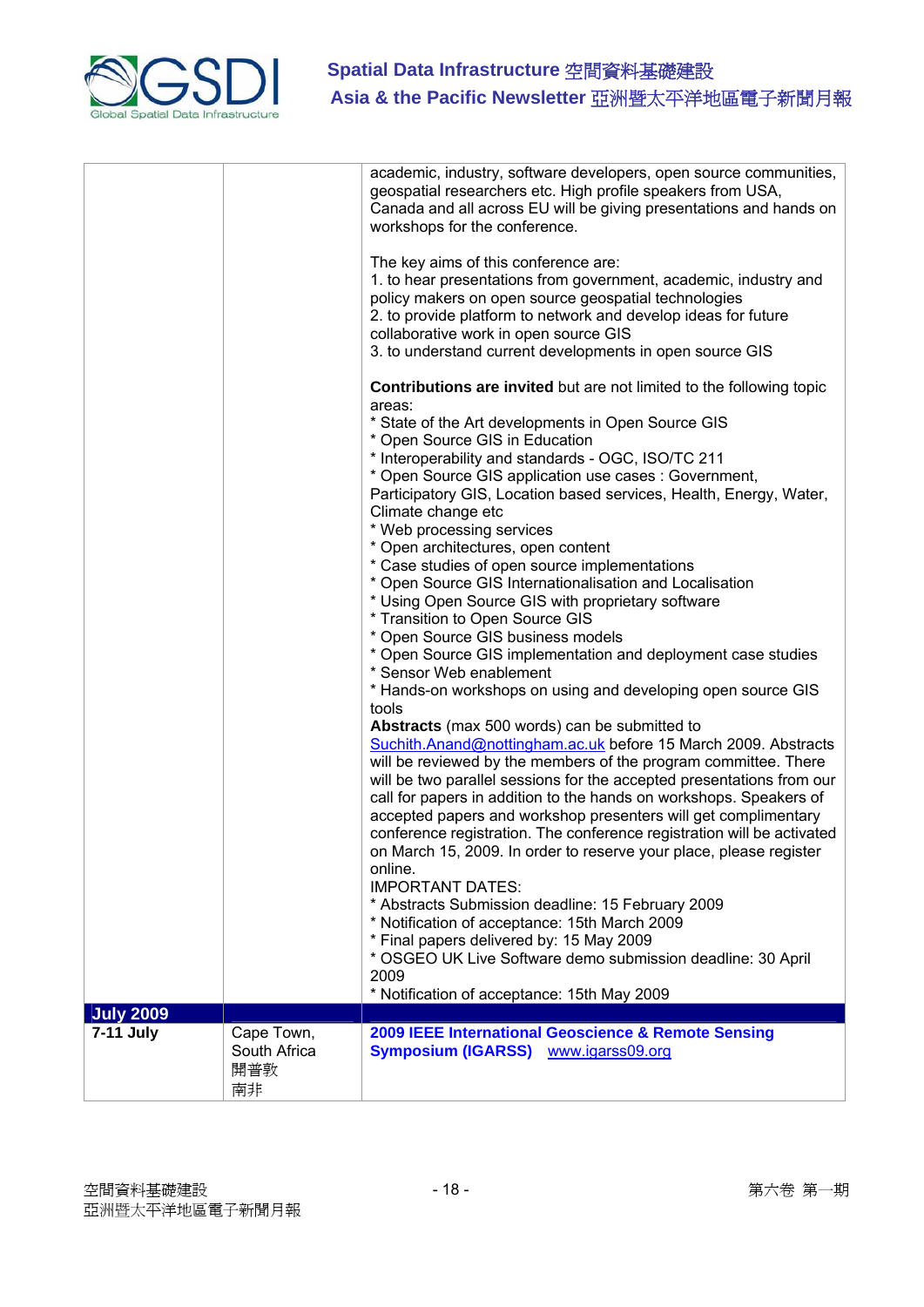

| 13-14 July<br>"NEW"           | Oxford,<br><b>UK</b><br>牛津<br>英國                | <b>GEOSENSOR NETWORKS 2009</b><br>Website: http://www.comlab.ox.ac.uk/geosensornetworks/<br>Sponsored by: University of Oxford<br>Papers to be published by Springer<br><b>IMPORTANT DATES:</b>                                                       |
|-------------------------------|-------------------------------------------------|-------------------------------------------------------------------------------------------------------------------------------------------------------------------------------------------------------------------------------------------------------|
|                               |                                                 | Paper Submission: 3 April 2009<br>Notification of Acceptance: 27 April 2009<br>Camera Ready Papers Due: 5 May 2009<br>Conference: 13-14 July 2009                                                                                                     |
| 13-17 July                    | San Diego,<br>CA, USA<br>聖地牙哥<br>加州 美國          | 29 <sup>th</sup> ESRI International User Conference<br>The deadline for abstract submissions has been extended to<br>November 14, 2008:<br>Abstracts can be submitted at www.esri.com/ucpapers                                                        |
| <b>August 2009</b>            |                                                 |                                                                                                                                                                                                                                                       |
| 4 - 7 August                  | Bali<br>Indonesia<br>峇里島<br>印尼                  | 10th South East Asian Survey Congress (SEASC '09) Hosted by<br>Bakosurtanal (Indonesia's land information agency)<br>Contact: dkirana@bakosurtanal.go.id                                                                                              |
| 3-14 August                   | Rio de Janeiro,<br><b>Brazil</b><br>里約熱內盧<br>巴西 | <b>XXVII General Assembly of the International Astronomical</b><br><b>Union</b>                                                                                                                                                                       |
| <b>September</b><br>2009      |                                                 |                                                                                                                                                                                                                                                       |
| $9 - 12$<br><b>September</b>  | Beijing,<br>China<br>北京<br>中國                   | 6th International Symposium on Digital Earth<br>E-mail: ISDE6@ceode.ac.cn<br>Website: http://www.isde6.orgk                                                                                                                                           |
| $21 - 25$<br><b>September</b> | Venice,<br>Italy<br>威尼斯<br>義大利                  | <b>OceanObs '09</b><br>http://oceanobs09.net/                                                                                                                                                                                                         |
| October 2009                  |                                                 |                                                                                                                                                                                                                                                       |
| 5-7 October                   | Westminster,<br>Colorado<br>威斯敏斯特<br>美國科羅拉多州    | More information will be forthcoming but we ask you to "save the<br>date" for the Location Intelligence Conference 2009. We'll be at<br>the Westin Westminster Hotel in Westminster, Colorado, just<br>outside of Denver toward Boulder from Oct. 5-7 |
| 19-22 October                 | Hanoi,<br>Vietnam<br>河內<br>越南                   | <b>7th FIG Regional Conference</b><br>Conference Website: http://www.fig.net/vietnam/<br>awaiting Timeline for registration and submission of abstracts,<br>papers, and presentations<br>Electronic submission of papers by June 2009                 |
| 26-29 October                 | Kampala<br>Uganda<br>坎帕拉<br>烏干達                 | <b>AFRICAGIS 2009; International Conference</b><br>Theme of the conference "GEO-SPATIAL INFORMATION<br>AND SUSTAINABLE DEVELOPMENT IN AFRICA; FACING<br><b>CHALLENGES OF GLOBAL CHANGE"</b><br>http://www.africagis2009.org/                          |
| <b>November</b><br>2009       |                                                 |                                                                                                                                                                                                                                                       |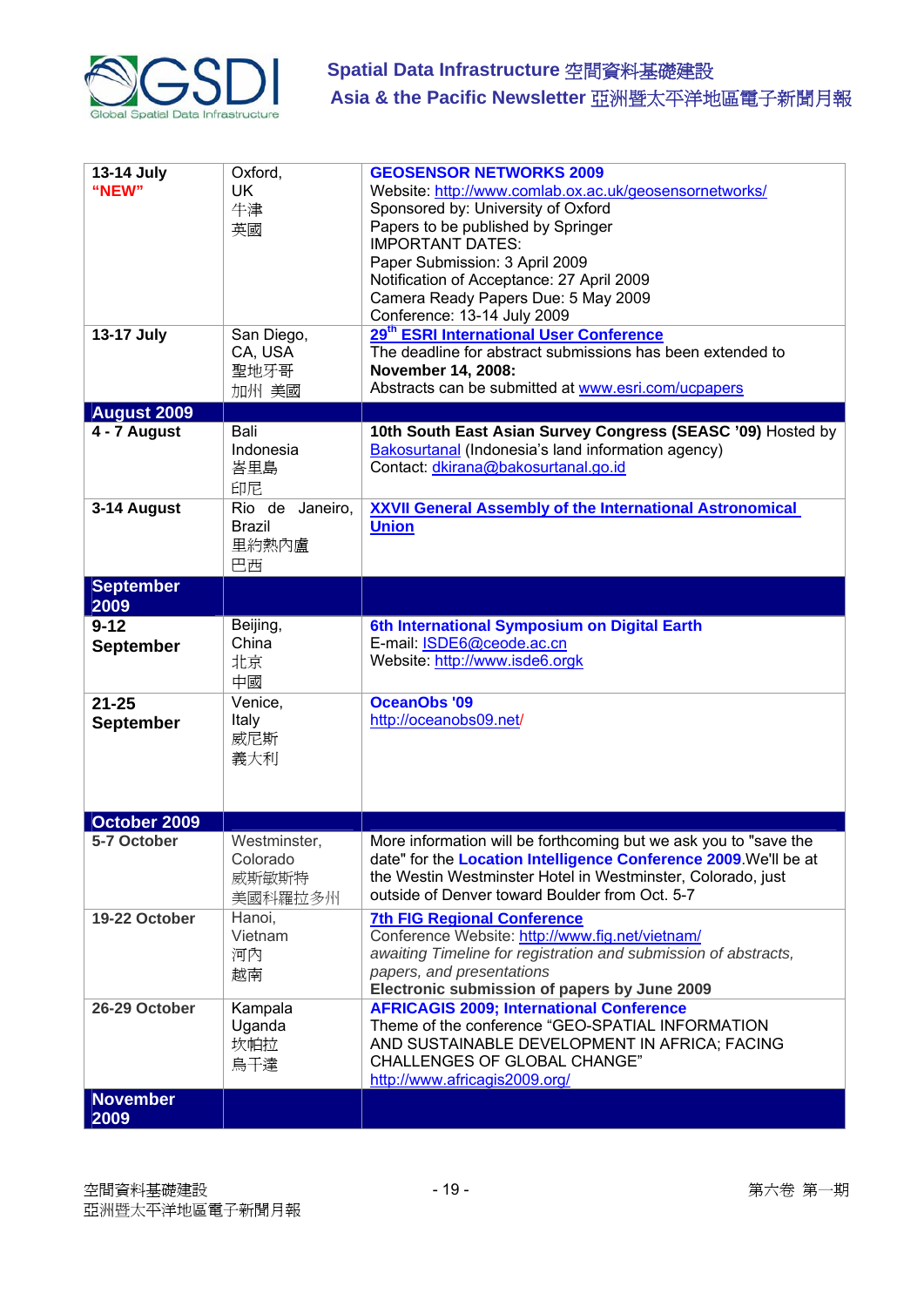

| 15-22 November                       | Santiago,<br>Chile                                              | <b>XXIV International Cartographic Conference</b><br>First call for papers:                                                                                                                                                                                                                                                                                                                                                                                                                                                                                                                                                                                                                                                                                                                                                                                                                                                                                                                                                                                                                                                                                                                                                                                                                                                                                                                                                                                                                                                                                                                                                                                                                                                                                                                                                                                                                                                                                                                                                                                                                                                                                                                                                                              |
|--------------------------------------|-----------------------------------------------------------------|----------------------------------------------------------------------------------------------------------------------------------------------------------------------------------------------------------------------------------------------------------------------------------------------------------------------------------------------------------------------------------------------------------------------------------------------------------------------------------------------------------------------------------------------------------------------------------------------------------------------------------------------------------------------------------------------------------------------------------------------------------------------------------------------------------------------------------------------------------------------------------------------------------------------------------------------------------------------------------------------------------------------------------------------------------------------------------------------------------------------------------------------------------------------------------------------------------------------------------------------------------------------------------------------------------------------------------------------------------------------------------------------------------------------------------------------------------------------------------------------------------------------------------------------------------------------------------------------------------------------------------------------------------------------------------------------------------------------------------------------------------------------------------------------------------------------------------------------------------------------------------------------------------------------------------------------------------------------------------------------------------------------------------------------------------------------------------------------------------------------------------------------------------------------------------------------------------------------------------------------------------|
|                                      | 聖地牙哥<br>智利                                                      | http://www.icc2009.cl/pdf/First Call for Paper ICC2009.pdf<br>Deadline for Abstracts: 16 January, 2009                                                                                                                                                                                                                                                                                                                                                                                                                                                                                                                                                                                                                                                                                                                                                                                                                                                                                                                                                                                                                                                                                                                                                                                                                                                                                                                                                                                                                                                                                                                                                                                                                                                                                                                                                                                                                                                                                                                                                                                                                                                                                                                                                   |
| 17-20 November                       | Denver,<br><b>USA</b><br>丹佛<br>科羅拉多州                            | 7th William T. Pecora Memorial Remote Sensing Symposium<br>E-mail: asprs@asprs.org<br>Website: www.asprs.org/pecora17                                                                                                                                                                                                                                                                                                                                                                                                                                                                                                                                                                                                                                                                                                                                                                                                                                                                                                                                                                                                                                                                                                                                                                                                                                                                                                                                                                                                                                                                                                                                                                                                                                                                                                                                                                                                                                                                                                                                                                                                                                                                                                                                    |
| 30 November -<br>2 December<br>"NEW" | Sydney,<br>Australia<br>(Univ NSW)<br>雪梨<br>澳洲<br>(新南威爾斯大<br>學) | <b>GeoComputation 2009</b><br><b>Call for Papers</b><br>The 10th International Conference on GeoComputation<br>Contributions are invited on all themes in the field of<br>geocomputation and should describe original and unpublished<br>research. Reports of innovative geocomputational applications in<br>ecological, environmental, geographical, health, socioeconomic and<br>urban studies as well as in new problem domains are also welcome.<br>URL:<br>http://www.biodiverse.unsw.edu.au/geocomputation/index.html<br>Topics of interest include, but are not limited to, the following:<br>* new geocomputational algorithms and architectures<br>* spatio-temporal data mining and knowledge discovery<br>* evolutionary computing for spatial applications<br>* geographical visualisation and geovisual analytics<br>* geostatistics and spatial simulation<br>* agent-based spatial modelling<br>* cellular automata spatial modelling<br>* neural networks and fuzzy modelling<br>* spatial network modelling and topological analysis<br>* temporal modelling<br>* location-based services<br>* spatial sensors<br>* accuracy and uncertainty of geocomputational models<br>* applications in environmental and ecological modelling<br>* applications in health and medical informatics<br>* applications in urban studies, criminology and transportation<br>modelling<br>Contributors are invited to submit extended abstracts, which will be<br>reviewed for inclusion in the conference program.<br>See http://www.biodiverse.unsw.edu.au/geocomputation/index.html<br>for more information.<br>The abstracts should be sent as either Word documents or pdf files<br>to geocomputation@unsw.edu.au<br>Files larger than 1Mb should be sent as zipped archives. The<br>submission deadline is 30 June 2009. Authors will be notified of<br>acceptance/rejection in the end of August 2009.<br>Any questions regarding the submission and publication process<br>should be addressed to geocomputation@unsw.edu.au<br>Accepted abstracts will be published in the digital conference<br>proceedings on the condition that at least one of the authors<br>registers for the conference before the deadline for early<br>registration. |
| <b>April 2010</b>                    |                                                                 |                                                                                                                                                                                                                                                                                                                                                                                                                                                                                                                                                                                                                                                                                                                                                                                                                                                                                                                                                                                                                                                                                                                                                                                                                                                                                                                                                                                                                                                                                                                                                                                                                                                                                                                                                                                                                                                                                                                                                                                                                                                                                                                                                                                                                                                          |